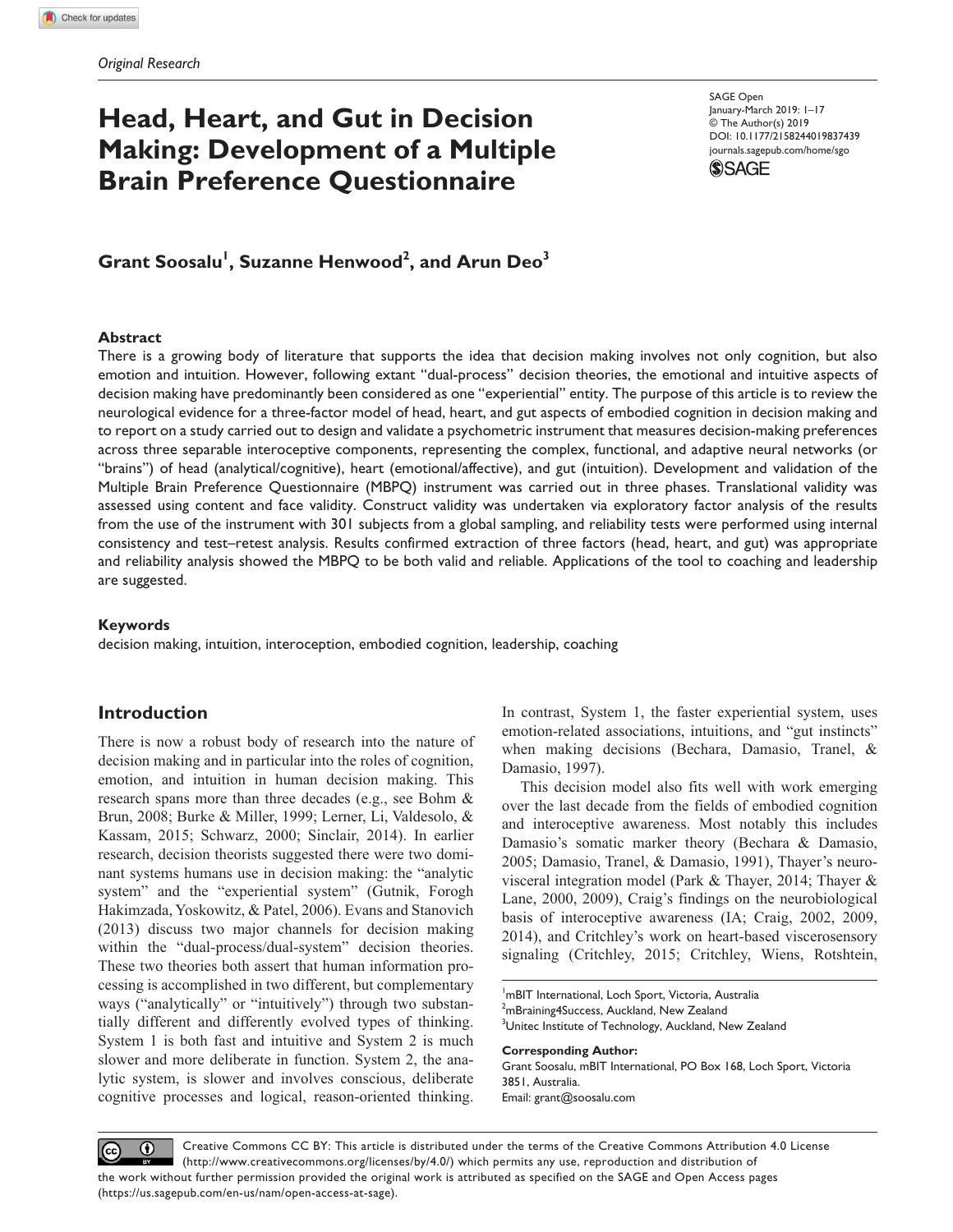Ohman, & Dolan, 2004). These models and theories and the research supporting them all suggest that human cognition and decision making are strongly influenced by, or actively involved with, deep somatic and embodied re-representation and interoceptive processing. For example, Damasio's "somatic marker" hypothesis (Damasio, 1994, 1999) states that meta-representation of bodily states constitutes a set of emotional feelings, accessible to consciousness and providing the "gut-feeling" and "heart intelligence" that guides our decision processes.

According to Burr (2017), the older traditional cognitivist account of analytical decision-making "views choice behaviour as a serial process of deliberation and commitment, which is separate from perception and action" (p. 1). However, as Burr points out, recent work in embodied decision making has shown that this account is incompatible with emerging neurophysiological data. For example, current work on embodied decision making (Cisek & Pastor-Bernier, 2014; Lepora & Pezzulo, 2015) indicates that decision making is inextricably intertwined with sensorimotor control such that there is a blurring of the boundaries between perception, action, and cognition, involving reciprocal communication between affective and sensorimotor neural regions.

Burr also highlights that Barrett and Bar (2009) have convincingly argued that neural activity in perception is reflective of ongoing integration of sensory information from exteroceptive cues, with interoceptive information from the body and that this supports the view that when it comes to decisions, the involved perceptual states are "intrinsically infused with affective value," such that the affective or emotional salience is deeply intertwined with its perception. This indicates that far from involving only head–brain based cognitive or logical (System 2) processes, decision making is intrinsically and deeply entwined with emotional and interoceptive bodily sensorimotor (System 1) experiences.

Interestingly, this notion that decision making involves deep aspects of somatic re-representation and embodied "cognition" leads to an important insight. Given our interoceptive processing and embodied cognition emerges up from embodied neural circuits into the deep limbic structures and eventually the frontal lobes of our cranial brain (Critchley, 2009; Critchley & Harrison, 2013), then this neuroceptive processing must deeply involve our system of autonomic afferents (Craig, 2014; Critchley, 2009; Porges, 2001, 2011). And this embodied autonomic and affective processing has two major key neural systems communicating to it and interacting with it within the body: the intrinsic cardiac neural plexus (Armour, 2007) and the enteric neural plexus (Gershon, 1999).

In colloquial terms, humans often ascribe intuitive and informational roles to heart and gut regions of the body. We talk about "gut instincts," "gut feelings," "messages from the heart," and "heart intuitions" (Soosalu & Oka, 2012a). Given that we have two separable and complex neural plexuses in these regions, it may not be surprising then that the importance of the heart and gut in human processes such as decision making are being validated by a growing list of studies both in the lab and in real-world scenarios.

## *The Intrinsic Cardiac Network*

The heart contains a complex, functional and adaptive intrinsic neural network (Armour, 2007). Intracardiac neurons are concentrated in multiple heart ganglia, and the structure of the interactions between neurons, both within intracardiac ganglia and also between individual ganglia, provide the basis for the complex nervous network of the heart (both anatomically and functionally) and has been labeled by researchers in the new field of neurocardiology as a functional "brain" (Ardell, 2004; Brack, 2014; Kukanova & Mravec, 2006; D. Randall, 2000; C. Randall, Wurster, Randall, & Xi-Moy, 1996).

Dr. J. Andrew Armour (1991), a pioneer in this field, has undertaken extensive research and introduced the concept of the intrinsic cardiac network as a functional "heart brain." His work demonstrated a complex intrinsic nervous system in the heart, that is deemed sufficiently sophisticated to qualify as a "little brain" in its own right (Armour, 2007). The complexity of the neural circuitry in the heart allows independent action, separate from the cranial brain. Armour (1991) has demonstrated the ability of the heart to learn independently, it has its own memories, and it can feel and sense information. This information from the heart is sent to the brain through a variety of different afferents, including autonomic afferents. These afferent nerves enter the brain at the medulla, and from there are dispersed to the higher centers of the brain, where they may have a variety of influences including in the context of perception, decision making, and other cognitive processes (Armour, 2004; Thayer, 2007). In Thayer's (2007) work on neurovisceral integration, he has shown how the heart influences neural structures in the head–brain deeply involved in cognitive, affective, and autonomic regulation.

#### *The Enteric Neural Plexus*

The enteric neural plexus consists of approximately 500 million neurons (Cognigni, Bailey, & Miguel-Aliaga, 2011) and is said to be of a similar size and complexity to that of a cat's head-brain (Mosley, 2012; Watzke, 2010). The network of enteric neural tissue is spread across the organs of the gastrointestinal tract, from oral cavity and esophagus to anus. Dr. Michael Gershon (1999) in his groundbreaking work in the field of neurogastroenterology has described the enteric nervous system as "the second brain." Gershon's work, however, follows as a rediscovery, since Byron Robinson, MD, an American medical physician and anatomist working over 100 years ago, published in 1907 a book titled *The Abdominal and Pelvic Brain*, in which he described a complex nervous system or "brain" that he had discovered in the region of the gut (Robinson, 1907).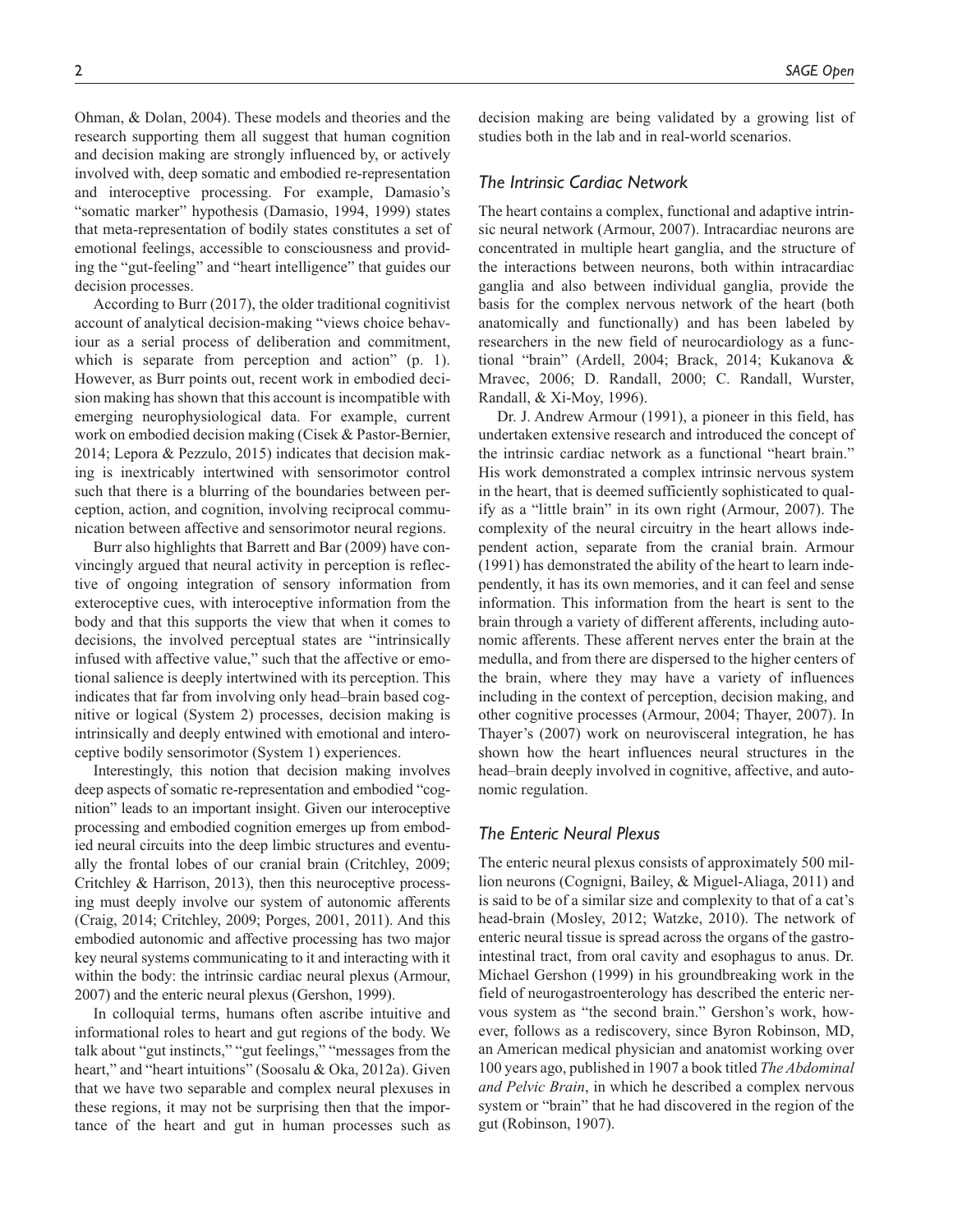The enteric brain has been shown to be able to control the gut independently of the cranial brain (Gershon, 1999; Goldsteon, Hofstra, & Burns, 2013). Virtually every aspect of gut activity is under the regulatory influence of this independent enteric nervous system (Holzer, 2017; Holzer, Schicho, Holzer-Petsche, & Lippe, 2001). There is also growing evidence that the enteric brain deeply influences head-based affective information processing (Berntson, Sarter, & Cacioppo, 2003; Holzer, 2017). As Mayer (2011) points out in his paper titled "Gut Feelings: The Emerging Biology of Gut-Brain Communication,"

Recent neurobiological insights into this gut–brain crosstalk have revealed a complex, bidirectional communication system that not only ensures the proper maintenance of gastrointestinal homeostasis and digestion but is likely to have multiple effects on affect, motivation and higher cognitive functions, including intuitive decision making. (p. 453)

## *Head, Heart, and Gut in Decision Making*

Thus we see that both of these gut and heart neural systems evince complex processing, learning and appear to be involved in higher order human functioning. That these "brains" or complex, adaptive and functional neural systems are involved in decision making is being uncovered by a growing body of fascinating research. For example, a number of researchers have found that enhanced cardiac perception is associated with benefits in decision making (e.g., see: Dunn et al., 2010; Werner, Jung, Duschek, & Schandry, 2009).

As Dunn et al. (2010) state,

These findings identify both the generation and the perception of bodily responses as pivotal sources of variability in emotion experience and intuition, and offer strong supporting evidence for bodily feedback theories, suggesting that cognitive-affective processing does in significant part relate to "following the heart." (p. 1835)

In terms of gut-based functioning, Klarer et al. (2014) examined anxiety and fear learning and decision behaviors in rats that had their gut vagal afferent nerves severed. They found that once the gut vagal neural pathways that subserve "gut feel" had been disconnected, the rats, as compared to sham controls, were no longer able to respond with normal innate anxiety decision-behaviors to fearful stimuli and that fear learning and conditioning was concomitantly affected. As they suggest, "The innate response to fear appears to be influenced significantly by signals sent from the stomach to the brain" (Meyer, 2014, p. 1) and "These data add weight to theories emphasizing an important role of afferent visceral signals in the regulation of emotional behavior" (Klarer et al., 2014, p. 7067).

That similar processes operate in humans is suggested by Mayer (2011) in his examination of the emerging biology of gut–brain communication and the gut–brain interface. As Mayer points out, "... the popular statement that somebody has made a decision based on their gut feelings may have an actual neurobiological basis related to brain–gut interactions, and to interoceptive memories related to such interactions" (p. 463).

Also supporting this notion that there are three separable domains in decision making of head (rational/logic), heart (emotions), and gut (intuitions) is the work of Sadler and Zeidler (2005), who examined patterns of informal reasoning and moral decision making and demonstrated evidence for individual patterns of rationalistic, emotive, and intuitive styles. They found that while some subjects employed all three decision styles, many subjects utilized individual patterns or combinations of these three styles of reasoning.

In the field of leadership decision-making, there is also a growing awareness of the importance of the separable domains of head, heart, and gut (Brack, 2011; Genovese, 2016). For example, Dotlich, Cairo, and Rhinesmith (2006) found that in complex business decision environments, the use of head, heart, and gut in decision styles lead to wiser and more effective decisions. As they point out, "Complex times require complete leaders . . . leaders capable of using their head, their heart, and their guts as situations demand" (p. 1). And backing this up, Heifetz and Linsky (2004) in their work on adaptive leadership claim that

Solutions to technical problems lie in the head and solving them requires intellect and logic. Solutions to adaptive problems lie in the stomach and the heart and rely on changing people's beliefs, habits, ways of working or ways of life. (p. 35)

Finally, as Markic (2009) points out in her examination of "Rationality and Emotions in Decision Making,"

Decision making is traditionally viewed as a rational process where reason calculates the best way to achieve the goal. Investigations from different areas of cognitive science have shown that human decisions and actions are much more influenced by intuition and emotional responses than it was previously thought. (p. 54)

Showing that there is a burgeoning awareness in the literature that logic, emotion, and intuition are all involved in the process of decision making.

## *Individual Differences*

Given that current research findings suggest that within the body there are three key neural systems, or "brains," involved in decision making, one in the head, one in the heart, and another in the gut, it would not be surprising then that individual differences, competencies, and preferences might show up in how people use these neural systems in decision making. Indeed, emotions involving the heart and instincts/ feelings involving the gut have evolved over time because of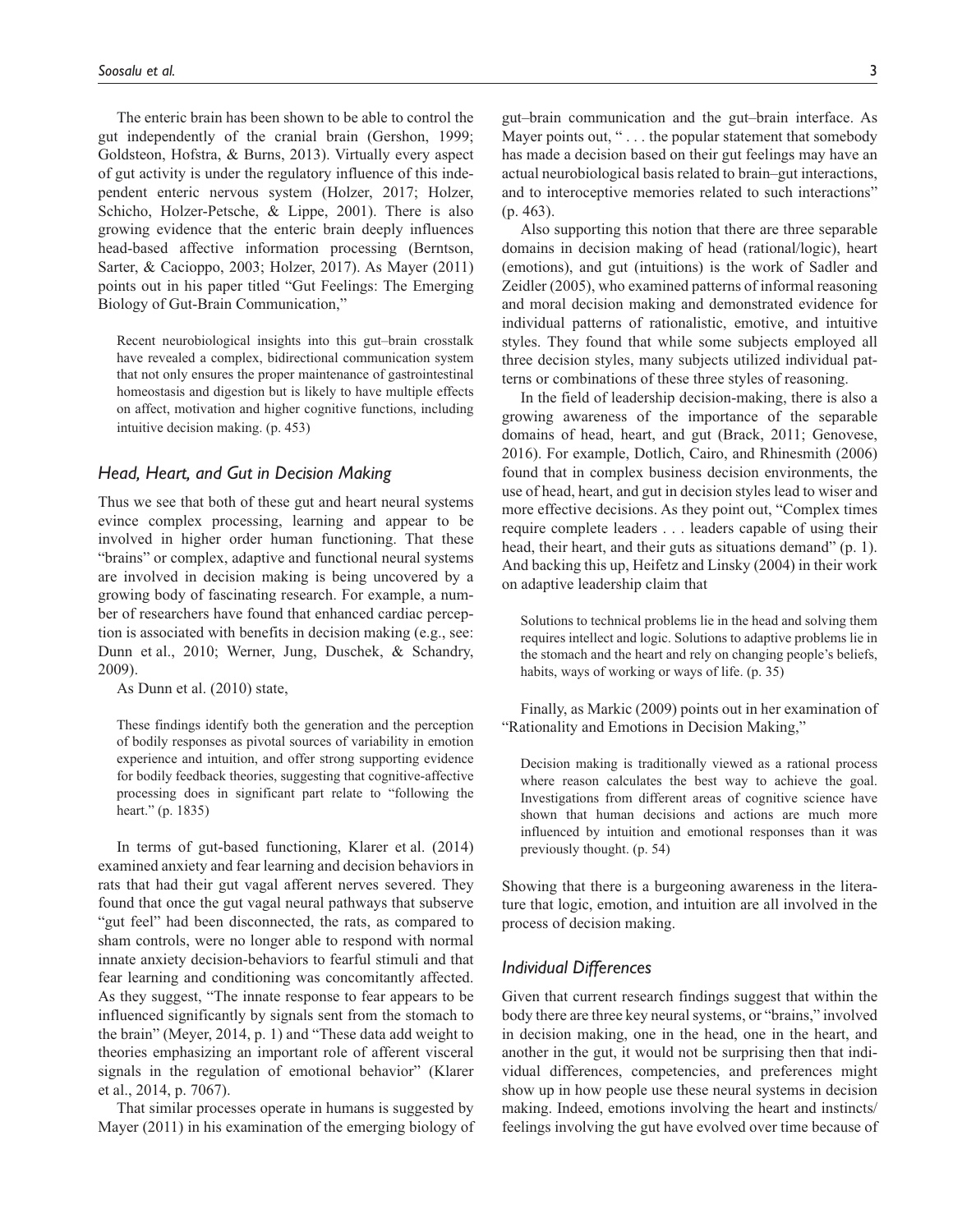their adaptive functions in both genotypic and phenotypic survival (Haselton & Ketelaar, 2006; Ketelaar, 2004). We also know that the enteric nervous system evolved first before the intrinsic cardiac network and before the encephalization of the head-brain (Bishopric, 2005; Mayer, 2011; Porges, 2001). So it would not be surprising therefore if head, heart, and gut neural intelligences have come to be used for differing aspects of decision making and that thereby different people might have differing propensities and preferences in their use of embodied cognitive functions.

Cardiovascular system research, looking at interoception (Critchley et al., 2004; Katkin, 1985; Pollatos, Herbert, Matthias, & Schandry, 2007; Pollatos, Kirsch, & Schandry, 2005) and the gastrointestinal system (Herbert & Pollatos., 2012; Stephan et al., 2003), demonstrates that there are a range of important interindividual differences in "interoceptive awareness" (IA) and interoceptive sensitivity. As Herbert and Pollatos (2012) indicate, individual degrees of IA can be conceptualized as a trait-like sensitivity toward one's visceral signals. With, for example, a greater sensitivity to how an individual emotionally responds being related to cardiac awareness, which can be developed through a range of embodied learning processes. In addition, Wiens, Mezzacappa, and Katkin (2000) reported that individuals with heightened IA (as quantified objectively from performance in a heartbeat detection task) report more intense emotional experiences. So it would not be surprising then that such individuals might give more attention or salience to heart-based affective signals during decision making.

From a gut perspective, Riezzo, Porcelli, Guerra, and Giorgio (1996) found that gastric electrical activity as measured by electrogastrography (EGG) was a useful indicator of psychophysiological stress created by activities such as arithmetic tasks and Stroop color–word tests, and that wide interindividual variability was observed during the stress period.

Thus people may have marked individual differences in their awareness of and focus on head versus heart versus gut aspects of decision making. Supporting this idea, Fetterman and Robinson (2013) explored the different ways individuals metaphorically perceived or located the self in either head or heart. In a paper reporting seven studies, Fetterman and Robinson (2013) demonstrated that those individuals described as head-locators perceived themselves to be rational, logical, and interpersonally cold, whereas heart-locators described themselves as emotional, feminine, and interpersonally warm. Head-locators showed more accuracy in general knowledge assessments and obtained higher grade results. Conversely, heart-locators favored emotional rather than rational considerations within the context of moral decision making. Adam, Obodaru, and Galinsky (2015) also examined head versus heart-locators and found strong individual differences among men versus women and in American versus Indian cohorts. These findings show strong support for individual differences in head versus heart preference in decision-making style.

Epstein, Pacini, Denes-Raj, and Heier (1996) and Epstein (1990) in their work on cognitive-experiential self-theory (CEST) and the associated Rational-Experiential Inventory (REI) also showed that people differ in their reliance on the experiential/intuitive system versus the rational/cognitive system. CEST is a dual-process model of perception and cognition that posits that people operate using two separate systems for information processing: analytical-rational and intuitive-experiential. Norris and Epstein (2011), more recently, identified intuitive-experiential system: intuition, emotionality, and imagination as three reliable subfactors, and we can see that these three facets nicely mirror the aspects of head (imagination), heart (emotion), and gut (intuition) that Soosalu and Oka (2012a, 2012b) have highlighted as key functions in decision making of the three brains. The research using the REI has also found strong individual differences in preference for these particular decision styles and that this preference is often associated with a number of meaningful life outcomes (Shiloh, Salton, & Sharabi, 2002; Sladek, Bond, & Phillips, 2010).

## *Intuition and the Conflation of Heart and Gut*

One of the key challenges in the existing decision-making research literature is the conflation or mixing of heart and gut into the "intuitive" domain. Researchers often appear to lump heart, gut, and (general) intuitive labels into their questionnaire instruments. This is not surprising given the focus in decision-making research on the dual-factor theory of System 1 (intuitive/experiential) and System 2 (cognitive/rational).

However, if it is true that embodied cognition utilized in decision making involves separable interoceptive components from the key neural plexuses of the cardiac and enteric regions, then it would be useful for greater theoretical and empirical specificity for the field of decision-making research to begin examining head, heart, AND gut preferences in decision-making mode or style.

To show that heart and gut are often conflated together in studies on intuitive versus cognitive decision making, let us examine some representative research. For example, in a series of studies examining differences in decision modes (intuitive vs. analytical), Weber and Lindemann (2008) used questions such as,

How likely would you be to make this decision based on your immediate *feelings* or *gut reaction* to the situation? (p. 199)

Thus showing that (heart-based) feelings and gut reactions have been conflated or mixed into the one question. Interestingly from an individual differences perspective, the results of their research showed that while many respondents could be influenced into using either the intuitive or analytical modes based on domain and situational compatibility, nevertheless nearly one third of subjects exhibited a chronic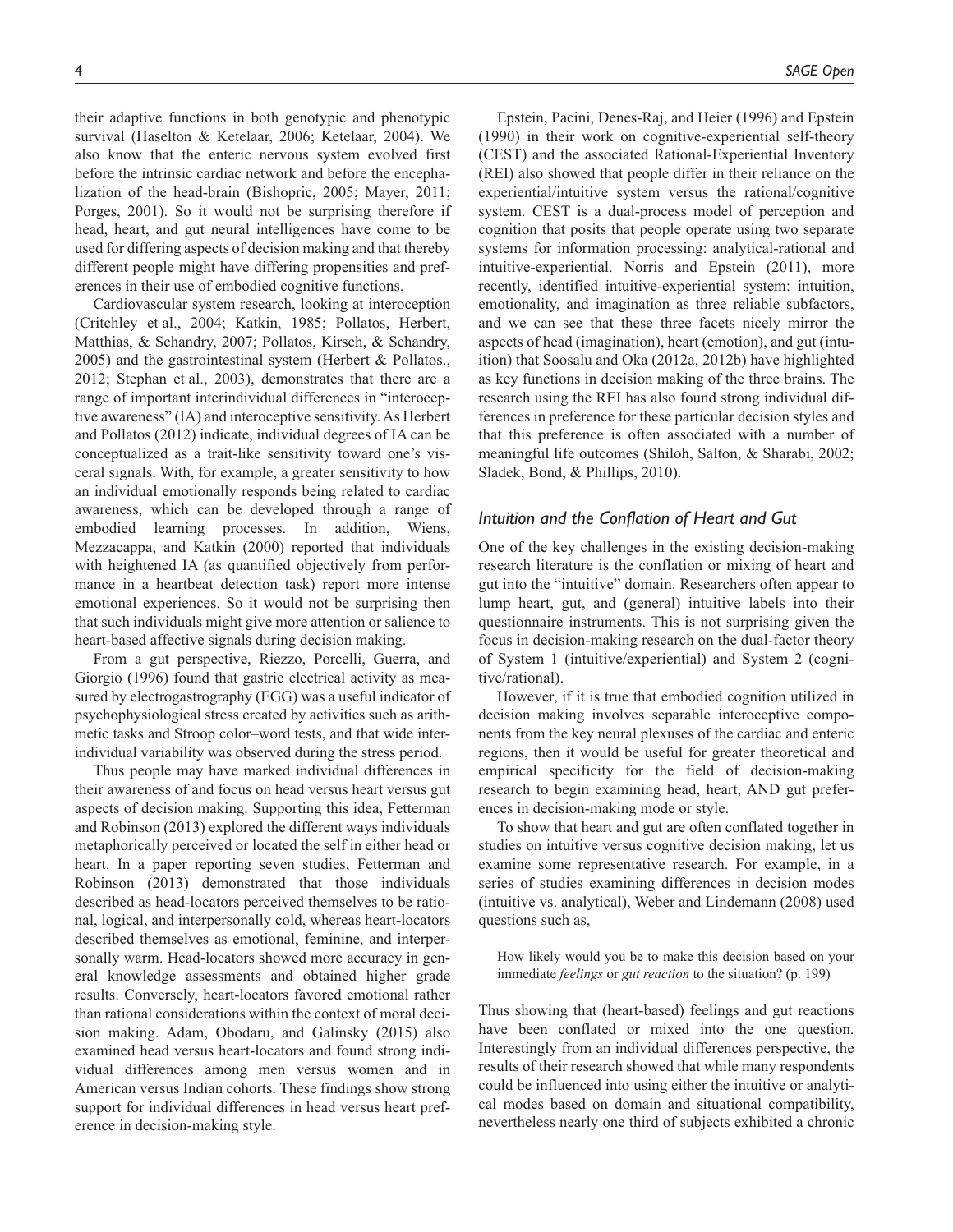disposition to operate in an affect-based (intuitive) or a calculation-based (analytic) mode, showing that individual differences in decision mode preference can be strong and enduring.

Betsch (2008) also examined chronic preferences for intuition and deliberation in decision making. In her study she developed what she called the "Preference for Intuition and Deliberation Scale (PID)." This scale grouped questions such as the following:

My *feelings* play an important role in my decisions.

When it comes to trusting people, I can usually rely on my *gut feelings*. (p. 246)

And grouped such questions into the single "intuition" (or affective-decision) category, once again mixing and conflating emotional/affective (heart) with gut (visceral) signals. Importantly, however, she found, "People differ in the way they rely on their heads or their hearts. Even though virtually everybody is able to feel and to think, people follow their strategy preferences if they have the chance to" (p. 243). In an earlier series of studies, Betsch (2004) asked people directly which strategy they would rely on in different situations (those requiring intuition or deliberation to different degrees). She found that, beyond the situational requirement, a subject's preferred strategy significantly explained variance in strategy selection (Betsch, 2004, Study 3), which led people who favored intuition to choose intuition more frequently than deliberation across all scenarios.

A further example of the conflation of heart and gut interoception in decision research is that of the work of Katkin, Wiens, and Ohman (2001). They examined the development of "gut feelings" in subjects presented with fear inducing stimuli through behavioral conditioning; however, they used heartbeat detection as a measure of visceral or gut feeling sensitivity.

In examining decision making in nursing practice, Hams (2000) also looked at intuition as "gut feeling." However, she then conflated gut instinct with heart-based intuiting, stating that

For me [the nurse] it's a physical sensation. I have two kinds of knowing. I have the knowing that comes from my head that is subject to conscious awareness. And I have the knowing that, for me, comes out of my heart which is where I feel it. (p. 311)

Unfortunately, this mixed focus on head, heart, and gut and the undifferentiated lumping of heart and gut into the appellation "intuition" has lead to a number of challenges in the study of individual difference in decision making. Indeed, Appelt, Milch, Handgraaf, and Weber (2011), in their development of a Decision-Making Individual Differences Inventory lamented that "Individual differences in decision making are a topic of long-standing interest, but often yield inconsistent and

contradictory results" (p. 252). One possible reason for such inconsistency in the examination of individual differences is that researchers have tended to contrast decision-making style as either cognitive or intuitive, and have conflated intuitive style with differing focus on heart interoceptive–based intuitions versus gut-feel intuitions. Indeed in numerous studies we see that authors talk about studying intuitive decision making by examining "gut feel" and then use heart interoception monitoring as the experimental measure, thus conflating heart and gut embodiment aspects of interoceptive intuition. In contrast, intuition can be divided into at least three domains of head (based on conscious reasoning or unconscious cognitive heuristics, for example, Gigerenzer & Gaissmaier, 2011; Kahneman, 2011), heart (cardiac interoception), and gut (enteric/visceral interoception).

That the field of decision-making research is only now beginning to become aware of the difference in types of intuitive signaling is shown by a very recent study. Sadler-Smith (2016) examined the linguistic structure of human resource practitioners' experience of intuition. He found that intuitions emerge into consciousness as "bodily awareness" and "cognitive awareness" and that bodily awareness comprised two first-order concepts of "gut reactions" and "feelings." Such a categorization of intuition specifically into differing elements of cognitive, feeling, and gut reaction is currently relatively rare and a commendable addition to the field of decision-making research. For as Pollatos (2015) in examining cardiac versus gut-based IA and sensitivity points out, these bodily signals represent distinct and separate processes and should therefore not be conflated.

# *Head, Heart, and Gut Preference in Decision Making*

To support the examination of and research focus on head, heart, and gut domains in decision making, in the present study, we developed and validated a psychometric instrument that explores multiple brain (head, heart, and gut) preferences in decision making. While it is expected that people will exhibit individual differences in their preference for head, heart, and gut decision-making patterns, existing research suggests that these neural systems are interconnected and interdependent (Mayer, 2011; Thayer & Lane, 2009). The Multiple Brain Preference Questionnaire (MBPQ) instrument explores individual patterns or preferences for head (analytical/cognitive), heart (emotional/affective), and gut (intuition) based decision-making styles, which accumulatively create an individuals' holistic and integrated response in decision making.

## **Method**

The MBPQ was developed using a systematic process as articulated by Parsian and Dunning (2009). This process included the following: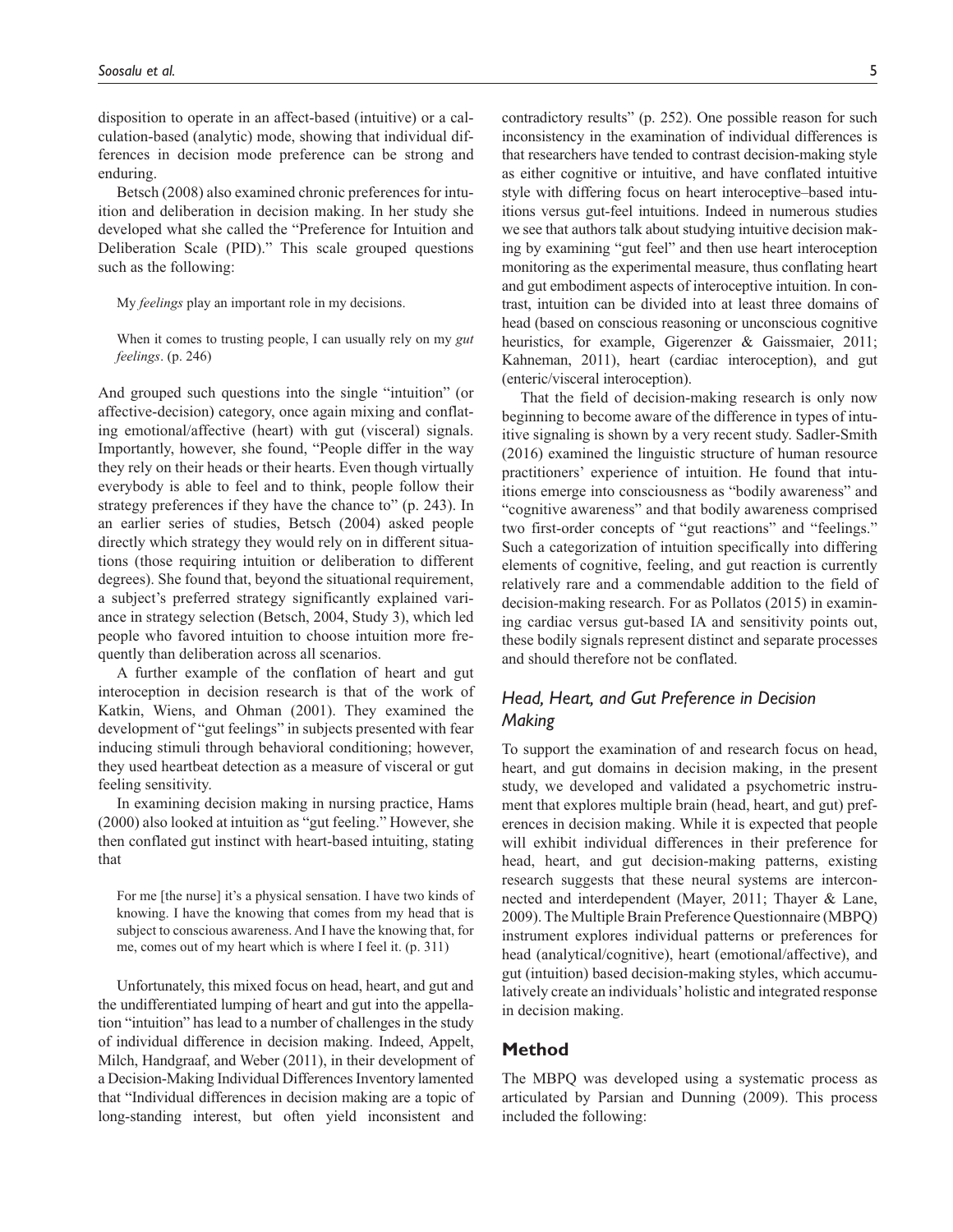- *Translational validity*: content validity and face validity.
- *Construct validity*: factor analysis.
- *Reliability tests*: internal consistency (Cronbach's alpha) and test–retest.

#### *Initial Questionnaire Development*

Academic subject matter experts (SMEs) on questionnaire design and statistical analysis were approached to guide and support the questionnaire construction. Two subject experts were consulted regarding the conceptual framework and the pertinent literature to assist in the development of the initial cohort of items for the questionnaire. This process occurred over a total of three iterations to ensure that the scope and breadth of the field was fully and authentically represented and resulted in an initial cohort of 54 questionnaire items.

## *Content and Face Validity (Translational Validity)*

Content validity was conducted to demonstrate whether the questionnaire content was appropriate and relevant. Ten SMEs from the field of multiple Brain Integration Techniques (mBIT) Coaching (sampled purposively from the global database of mBIT professionals to signify the leading edge and early innovators in this field) then completed a questionnaire utilizing Survey Monkey to assess content and face validity, including a 4-point Likert-type scale for appropriateness, coverage, and relevancy of each question (from 1 = *not rel-* $$ *evant*). A 4-point scale was utilized, as opposed to a 5-point scale with a neutral or undecided option, to ensure that SMEs were obliged to judge the appropriateness and relevance of the questions. In addition, the SMEs assessed appearance, readability, clarity of language, usability formatting and style. Content validity index (CVI) analysis was undertaken to assess the validity of the questions in the survey in line with Lynn (1996).

A face validity check was then undertaken with a further 25 SMEs from a range of cultural backgrounds, recruited by asking for volunteers via the mBIT Coach global Facebook network. Face validity "evaluates the appearance of the questionnaire in terms of feasibility, readability, consistency of style and formatting, and the clarity of the language used" (Parsian & Dunning, 2009, p. 3). A simple face validity evaluation questionnaire was distributed via Survey Monkey to the above (again using a Likert-type scale of 1 = *strongly disagree*, 2 = *disagree*, 3 = *agree*, 4 = *strongly agree*). Coding and thematic analysis was undertaken on the qualitative feedback in each section.

## *Construct Validity*

Construct validity indicates the degree to which each item is perceived to be relevant to the theoretical construct (DeVon et al., 2007, from Parsian & Dunning, 2009).

A total of 301 subjects (60 male, 241 female, ages ranging from 19 to 85 years old) were recruited voluntarily from Unitec, a tertiary education provider in New Zealand, covering a range of professional disciplines, as well as from Facebook to a global population. Unitec subjects were recruited from the intranet and posters—requesting volunteers to reply by a prescribed date. Additional volunteers were recruited via open Facebook invitation. New Zealand subjects constituted 48.5% of respondents, and the remainder were spread across 20 countries. The question order was randomized to minimize any potential systematic bias due to the ordering of the questions. To ensure that participants were answering the questions in the context of decision making, they were requested at the top of the questionnaire to reflect on the questions in the practice and context of decision making.

At the end of the questionnaire, participants were asked to self-assess their brain preference and offer comment as to which brain(s) they preferred to utilize in decision making. This was requested to provide another layer of validity check and to assess self-awareness of brain preferences.

## *Factor Analysis*

Factor analysis was performed to explore the relationship between variables and determine construct validity. Factor analysis is a statistical method commonly used for investigating variable relationships for complex concepts and used by researchers in developing and evaluating test or scales (Barholomew, Steele, Galbraith, & Moustaki, 2008). In this process, each factor is interpreted according to the items having a high association with it, summarizing the items into a smaller number of factors. Related items that define part of a construct are usually grouped together and unrelated items are deleted.

In the context of factor analysis, there are two commonly related techniques that can be utilized (Barholomew et al., 2008). In the principal components analysis (PCA) approach, the original variables are transformed and grouped into a smaller set of variables that have very strong linear correlations or combinations. The variance in all the variables is then examined. In the standard factor analysis (SFA) approach, the factors are estimated using a mathematical model. So the only variance that is analyzed is the shared variance instead of the total variance.

For this research article, it was decided that the PCA method was suitably reliable and appropriate and this was used to perform exploratory factor analysis on the questionnaire results.

## *Reliability Tests: Internal Consistency (Cronbach's Alpha) and Test–Retest*

The MBPQ was tested for reliability to assess how consistently the questionnaire measures the 54 items. Thirty-two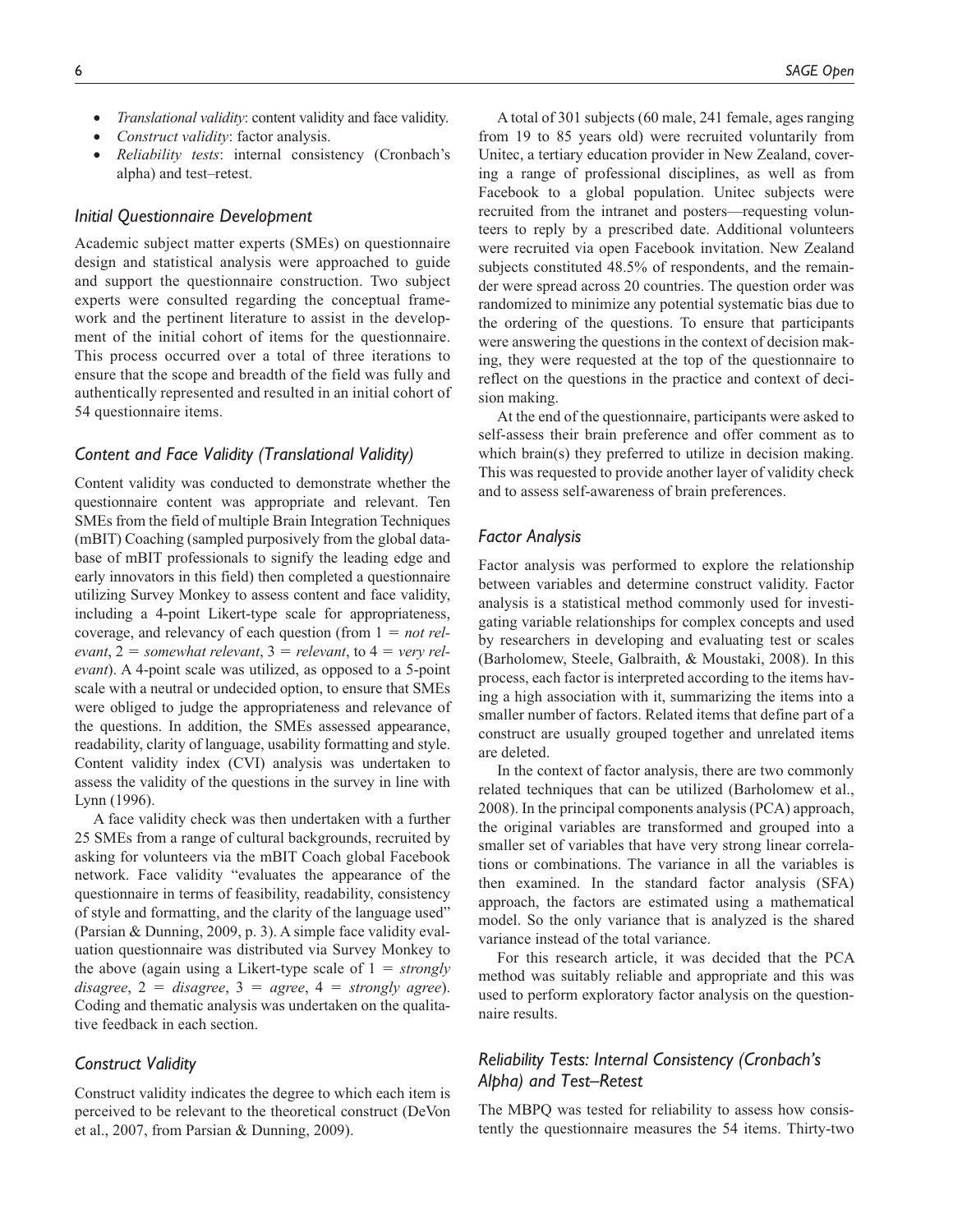mBIT Coaches were asked to volunteer to undertake the test–retest reliability examination. Coaches were offered the opportunity to remain anonymous by using an alias (and were clearly instructed to use the same alias on both occurrences to ensure the two questionnaires could be used in the test–retest).

## **Results**

## *Content and Face Validity (Translational Validity)*

CVI scores ranged from 9 to 10, with a cutoff of 0.87 (DeVon et al., 2007). All question items were valid and therefore retained.

Face validity results showed that on average 95.2% of SMEs agreed that the wording of the items were clear and understandable to the target audience, and 84.7% of SMEs agreed that the layout and style would be acceptable for the target audience. Face validity was also analyzed using a validity ratio similar to that suggested by Rungtusanatham (1998). Under this regime, 52 of the 54 items strongly met the required criteria. For the two items that did not, SME feedback was used to adjust the wording to make the items clear and understandable to meet SME requirements.

In addition, based on SME face validity feedback, the following minor changes were made to the questionnaire:

- 1. Two minor typographical errors were fixed.
- 2. The wording of three questions was modified to ensure a clear distinction between factors.
- 3. Further clarity was offered in the instructions for completion of the questionnaire.

#### *Factor Analysis*

*Assessing the suitability of data for factor analysis.* There are two key issues to be considered in assessing the suitability for factor analysis: sample size and the strength of the relationships among the variables. To enable factor analysis to be reliable, a large sample size is required. While there are different opinions around the number of participants required, many researchers recommend a minimum of five to 10 participants per variable or at least 300 cases or subjects in total (Tabachnick & Fidell, 2012). In this study, we had 301 participants complete the MBPQ and so this meets the first criterion.

In considering the strength of the relationships among the variables, the standard is that the items need to have a bivariate correlation of at least 0.3 or greater for larger sample sizes (MacCallum, Wideman, Zhang, & Hong, 1999). Statistical measures that can be used to inform the appropriateness of the relationships include the following:

1. *Kaiser–Meyer–Olkin (KMO)*—This measure ranges from 0 to 1. A value of 0 indicates that the sum of partial correlations is large in comparison to the sum of correlations, and indicates diffusion in the pattern of correlation, and that factor analysis is inappropriate (Parsian & Dunning, 2009). It is recommended to accept values  $\geq 0.5$ . Values between 0.5 and 0.7 are described as mediocre, 0.7 and 0.8 as good, 0.8 and 0.9 as great,  $\geq$  0.9 is superb, and 1 as perfect (Kaiser, 1974). In this study, there were 54 variables and on average this yielded five cases per variable. The KMO measure of sampling adequacy was 0.77. This was above the minimum value of 0.5 and fell in Kaiser's good category.

2. *Bartlett's test of sphericity*—This uses a *p* value. If the  $p$  value  $\leq 0.05$ , the Bartlett's test is significant and ≤0.01 the Bartlett's test is very highly significant and it passes the suitability test. In this study, the *p* value for Bartlett's test of sphericity was 0.00. This value was considered to be very highly significant and passed the suitability test.

All the conditions met the suitability criteria and enabled factor analysis to be undertaken.

*Factor or component extraction.* This determines the smallest number of items that can be best used to represent the interrelationships among all items. It is typically up to the researcher to determine the number of factors considered best to describe the underlying relationship; however, two conflicting needs must be balanced. The first of these is to find a simple solution with as few factors as possible while second ensuring as complete a picture is obtained in explaining as much variance in the original data as possible.

Two main criteria are used to determine the number of factors that should be retained, and some statisticians use a third criterion of parallel analysis (Field, 2013):

- 1. *Kaiser's criterion*—select those factors that have eigenvalue  $\geq 1$ . The eigenvalues represent the amount of the total variance explained by that factor. In this study, 10 factors had eigenvalues  $\geq$  1. These 10 factors explained a cumulative variance of 61.83%. This is certainly above 50% and falls in the mediocre range. Field (2013) considers a total variance of 50% or more to be reasonable.
- 2. *The scree test*—this depicts the descending variances that account for the factors extracted in graph form. This involves plotting each of these eigenvalues on each of the items and inspecting the plot to find a point where the shape of the curve starts to change direction (points of inflection) and becomes horizontal. The factors which come before the point where eigenvalues begin to drop can be retained. In this study, the points of inflection occurred at both four and six factors. Therefore, the analysis could justify retaining either three or five factors. Given the large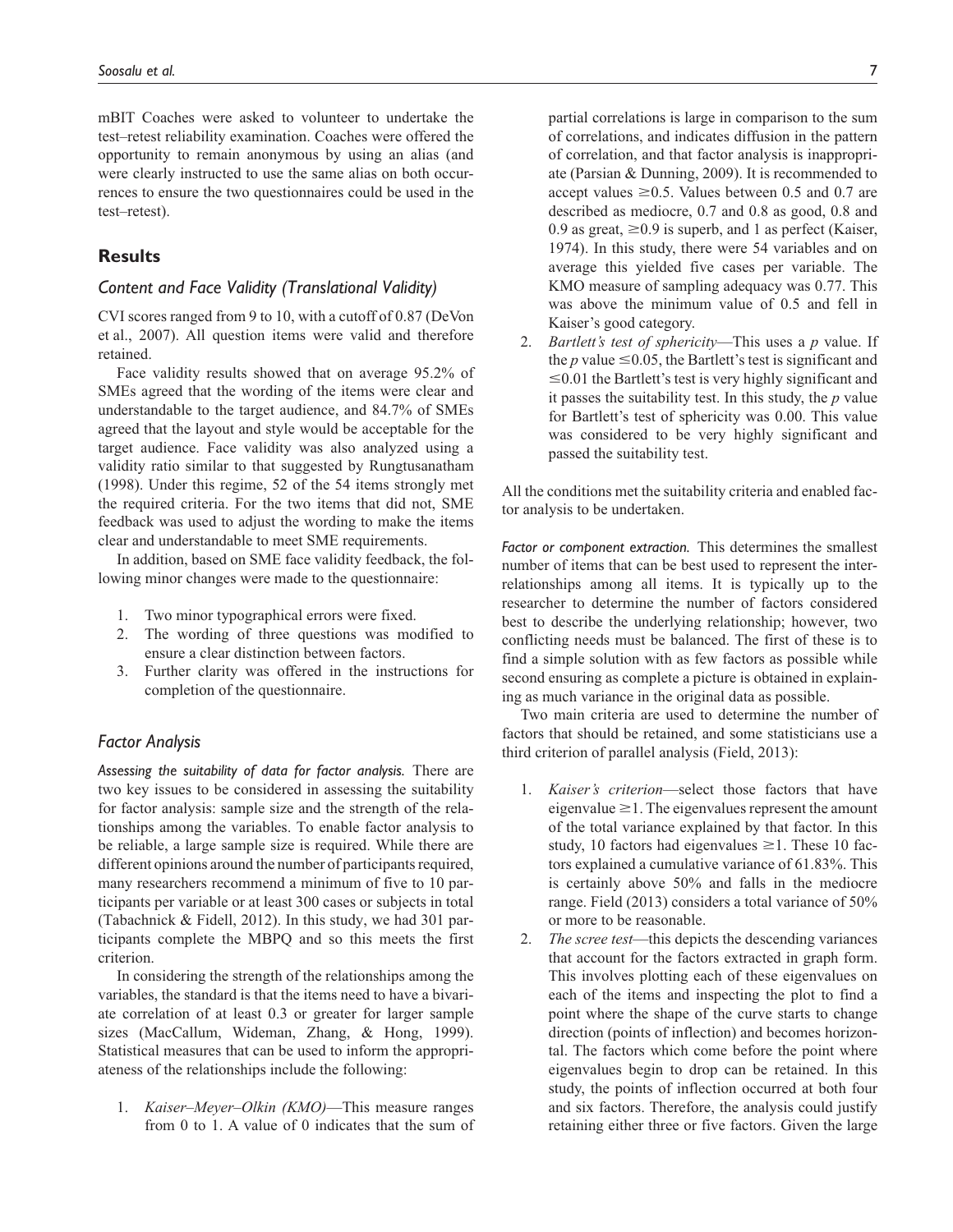|  |  |  |  |  |  |  |  |  |  | Table 1. The Factor Loadings of the Final PCA With Their Factorial Weights. |
|--|--|--|--|--|--|--|--|--|--|-----------------------------------------------------------------------------|
|--|--|--|--|--|--|--|--|--|--|-----------------------------------------------------------------------------|

| Items                                                                        | Factor I | Factor 2 | Factor 3 |
|------------------------------------------------------------------------------|----------|----------|----------|
| When undertaking a task I tend to use a thought-through structured approach  | 0.667    |          |          |
| I am very head based in my decisions                                         | 0.588    |          |          |
| I prefer to think things through to make meaning of them                     | 0.647    |          |          |
| When undertaking a task I don't use a logical head-based approach            | 0.674    |          |          |
| I am a very logical person                                                   | 0.625    |          |          |
| I do not let my head lead when I make decisions                              | 0.567    |          |          |
| I am a very creative (imaginative, inventive and/or innovative, etc.) person | 0.850    |          |          |
| I trust my gut reactions when making decisions                               |          | 0.528    |          |
| I am self-motivated and get moving easily                                    |          | 0.613    |          |
| I do not have strong gut intuitions/instincts                                |          | 0.410    |          |
| I am an action oriented person who gets things done                          |          | 0.489    |          |
| I often lack energy and motivation                                           |          | 0.580    |          |
| I am a gutsy courageous person                                               |          | 0.647    |          |
| I look after and protect myself                                              |          | 0.489    |          |
| I have a very strong core/gut sense of self                                  |          | 0.735    |          |
| I am quite warm hearted                                                      |          |          | 0.673    |
| I feel what is important to me in my heart                                   |          |          | 0.458    |
| I am very compassionate (kind, empathic, loving, etc.)                       |          |          | 0.639    |
| I like to connect deeply with people                                         |          |          | 0.649    |
| My heart feelings are not very important to me                               |          |          | 0.483    |
| I do not like to get too close to people                                     |          |          | 0.507    |
| I always follow my heart                                                     |          |          | 0.319    |

*Note.* PCA = principal components analysis.

sample size in the study and that there was consistency between Kaiser's criterion and the scree plot, it was deemed reasonable to extract three factors. This certainly fits with the underlying theoretical model.

3. *Parallel analysis*—used as a quality-control check. The size of the eigenvalues that have been collected from data is compared with the eigenvalues obtained from a randomly generated dataset of the same size. Only the eigenvalues that exceed the randomly generated eigenvalues are retained. This approach is more accurate than the scree test or Kaiser's criterion. In this study, Monte Carlo PCA for parallel analysis was used to randomly generate eigenvalues of a random dataset. For the first three factors, the eigenvalues exceeded the randomly generated eigenvalues. This further confirms that the first three factors should be retained.

In this study, three different methods were used to determine the number of factors to be retained and these three comparisons agreed with one another very well. Thus, a three factor solution with Oblimin rotation was deemed to be most statistically and conceptually appropriate.

*Factor rotation and interpretation.* To undertake the most appropriate interpretation, the loading values were carefully examined using the guidelines for practical significance

published in Parsian and Dunning (2009). A factor loading of  $\pm 0.3$  indicates that the item is of minimal significance,  $\pm 0.4$ indicates it is more important,  $\pm 0.5$  indicates it is significant, and beyond indicates highly significant.

Steven's (2002) guideline of statistical significance for interpreting factor loadings, which is based on sample size, suggests the following statistically acceptable loadings. For 50 participants the loading cutoff is 0.72, for 100 participants 0.51, and for 200 to 300 participants 0.29 to 0.38. The sample size used in the validation process was 301: As a result, all item loadings above the range 0.29 to 0.38 were retained, leaving 22 items from the original 54. The final PCA for the three-factor solution with 22 items accounted for 35.47% of the total variance, while a five-factor solution accounted for 44.87% of the total variance. The factor loadings of the final PCA with their factorial weights for three factors are shown in Table 1.

#### *Reliability Tests*

*Internal consistency reliability.* To explore how well items fit together conceptually, and to examine the inter-item correlations, internal consistency is undertaken (Parsian & Dunning, 2009). This was analyzed using Cronbach's alpha. The Cronbach's alpha for 21 out of 22 questionnaire items ranged from .7 to 1 with only one statement having a value of .3. The overall average Cronbach's alpha was .86,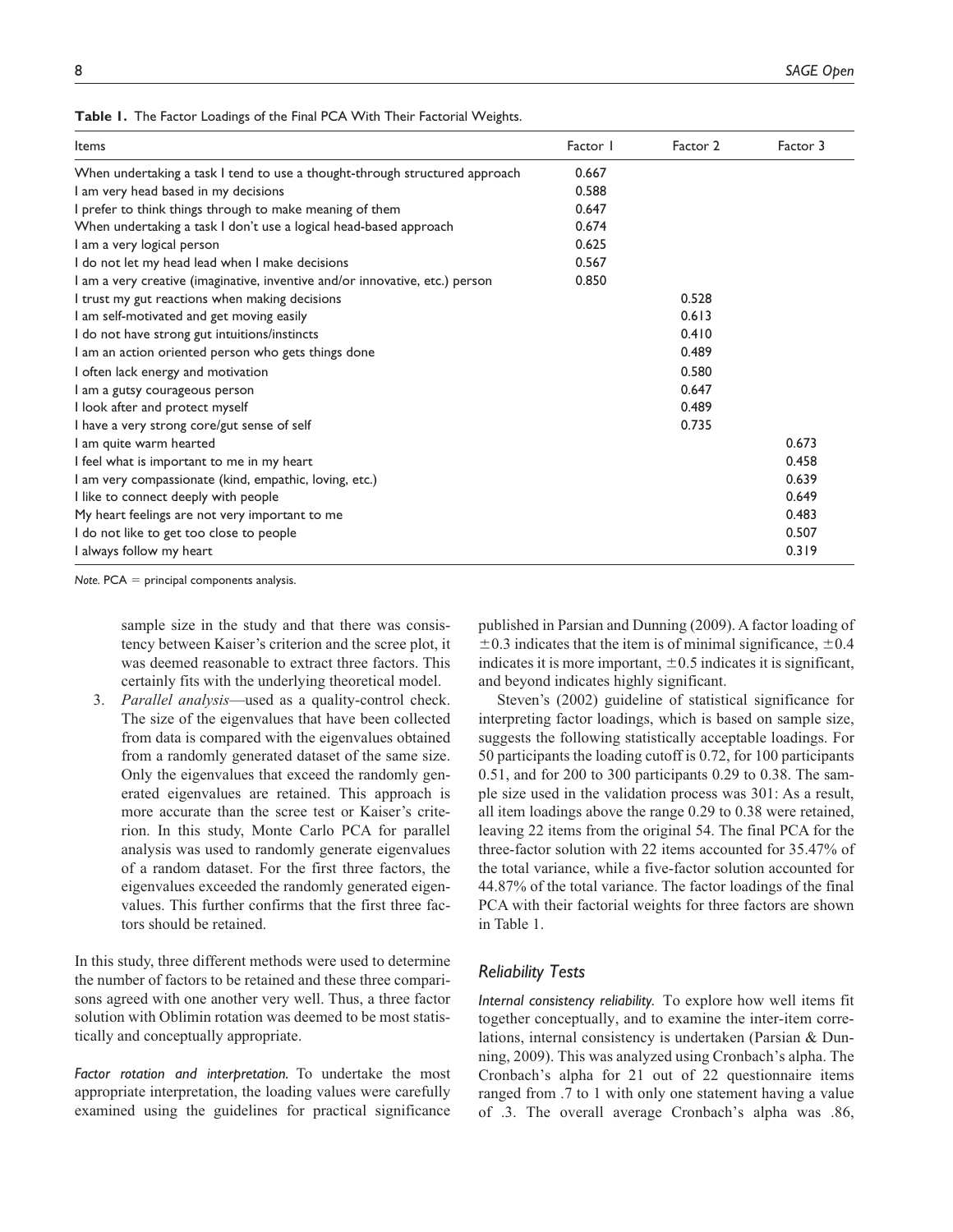indicating a good correlation and that the items and the questionnaire are consistently reliable. A Cronbach's alpha value  $\geq 0.9$  is considered as excellent correlation, a value between .8 and .9 as good, and between .7 and .8 as acceptable. Field (2013) suggests .7 as the cutoff point.

*Test–retest.* Thirty-two respondents completed the questionnaire as part of test–retest reliability process over 2 weeks. The test and retest reliability was measured by correlating the scores of the test and retest on a question-by-question basis. This correlation is known as the test–retest reliability coefficient or the intra-class correlation coefficient (ICC). The ICC ranges from a value of 0 to 1 with 1 being a perfect correlation between the test and the retest. A coefficient correlation of 0 indicates that the respondents' scores at test were completely unrelated to their scores at retest; therefore, the test is not reliable. An ICC value  $>0.9$  indicates test– retest reliability is excellent,  $>0.8$  as optimal, and  $>0.7$  as typical.

The ICCs for the 22 statements were statistically significant ( $p \leq .05$ ) and ranged from .7 to 1. One statement had a nonsignificant ICC value of .34. Fifty percent of the statements' test–retest reliability was excellent, 18% optimal, 27% typical, and 5% below typical range. The overall average ICC value was 0.87, which fell in the optimal range.

#### *Self-Awareness of Brain Preferences*

Of the 301 participants in this study, only 266 provided their indication of which brains they believed they preferred to use in decision making. Four subjects did not answer the question regarding this, and 31 indicated they were unsure about what their preference was.

Of the 266 valid responses, matching was performed on the Head–Heart–Gut scores from the three factors against the indicated Head–Heart–Gut stated preference. Only 124 (47%) subjects had a match between the Head–Heart–Gut preference scores from the instrument versus their indicated conscious belief preference. Including those who responded with "Unsure," this equated to a total of 52% of all respondents were not able to accurately assess their measured preference using conscious belief or guessing.

## *Brain Preferences Results*

The question scores for the three factors were summed and a weighted percentage score computed to produce head, heart, and gut scores that could range from 0 to 100. Of the 301 participants, 27% scored with head as the highest score, 44% with heart as highest, and 29% with gut as highest, the remainder were matched on head, heart, and gut scores. This indicated that heart and gut preferences in decision making were higher in this sample than that of head preference, and also showed that heart and gut were relatively similar in preference, with heart being somewhat more preferred by a larger

number of subjects. For those with head as the highest score, 39% had a head score that was at least 10 points higher than either heart or gut scores. For those with heart as the highest, 50% had a heart score that was at least 10 points higher than the other brains' scores. And for gut as the highest, 31% had a score that was at least 10 points higher than the rest. Also in this sample, only a minimal 4% had balanced scores where head, heart, and gut were equal or within five points of each other, and only 14% had balanced scores within 10 points of each other for head, heart, and gut scores.

## *Gender and Age Differences*

Analysis of head, heart, and gut scores found that the mean head scores of males and females differed significantly  $(p = .01)$  from each other with males having higher mean head scores (mean difference  $= 4.87$ , *t* statistics  $= 2.591$ ). Heart scores of males and females also were significantly different ( $p = .005$ ) from each other with females having on average a higher mean heart score (mean difference = 5.47,  $t$  statistics  $= 2.809$ ). Mean gut scores were not significantly different between genders ( $p = .005$ ).

By age group, the mean head scores were not significantly different except for the difference between age groups 41 to 50 and 51 to 60  $(p = .03)$  with the 41 to 50 group having a higher mean head score than the 51 to 60 age group (mean difference  $= 5.46$ ). The mean scores for both heart ( $p =$ .468) and gut  $(p = .36)$  were similar across all age groups, showing no significant difference. The majority (68%) of subjects fell into the age groups of 41 to 60, with only 12% of subjects older than 60, 4% younger than 30%, and 15% in the 31- to 40-year bracket.

### **Discussion**

In this study, we developed and validated a psychometric instrument that explores multiple brain (head, heart, and gut) preferences in decision making. Factor analysis found three reliable factors that correlated with head (Factor 1 accounted for 14.6% of total variance and included seven items), gut (Factor 2—accounted for 13.2% of total variance and included eight items), and heart (Factor 3—accounted for 7.6% of total variance and included seven items). Item questions such as "I am very head based in my decisions" and "I am a very logical person" obviously explored preferences for cognitive head-based thinking. Items such as "I feel what is important to me in my heart" and "I always follow my heart" focused on heart-based affective emoting. And items such as "I trust my gut reactions when making decisions" and "I do not have strong gut intuitions/instincts" examined gut-based intuitions and processing.

While the three-factor solution only accounted for 35.47% of the total variance, we chose it because it supported the theoretical model of embodied cognition of head, heart, and gut neural intelligences and kept the instrument scoring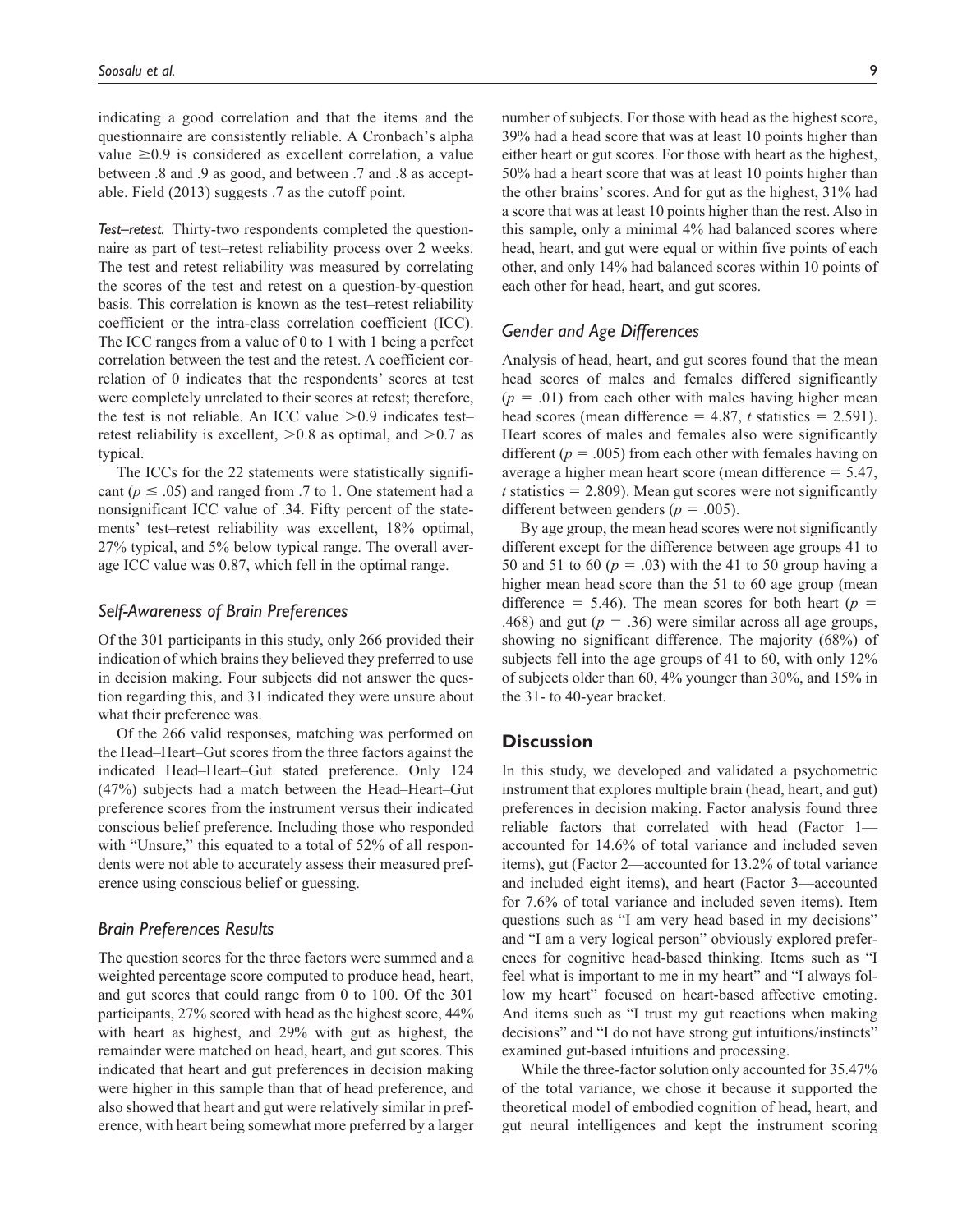relatively simple and congruent with the theoretical model. It also aligned with the findings of Norris and Epstein (2011). However, it is interesting to consider the five-factor solution to our results which accounted for 44.87% of the total variance. With this solution, we obtained two subfactors for head, two subfactors for gut, and one for heart. The gut subfactors, for example, divided into two classes of gut questions, one around the theme of motility and gutsy action, the other around issues of protection and self-preservation. In their examination of the prime functions of the three brains, Soosalu and Oka (2012a) suggested that each of the brains had three key prime functions of

#### HEAD BRAIN PRIME FUNCTIONS

Cognitive perception—cognition, perception, pattern recognition, etc.

Thinking—reasoning, abstraction, analysis, synthesis, metacognition etc.

Making meaning—semantic processing, languaging, narrative, metaphor, etc.

#### HEART BRAIN PRIME FUNCTIONS

Emoting—emotional processing (e.g., anger, grief, hatred, joy, happiness etc.)

Values—processing what's important to you and your priorities (and its relationship to the emotional strength of your aspirations, dreams, desires, etc.)

Relational affect—your felt connection with others (e.g., feelings of love/hate/indifference, compassion/uncaring, like/ dislike, etc.)

#### GUT BRAIN PRIME FUNCTIONS

CORE IDENTITY-a deep and visceral sense of core self, and determining at the deepest levels what is "*self*" versus "*not-self*" Self-preservation—protection of self, safety, boundaries, hungers and aversions

Mobilization—motility, impulse for action, gutsy courage and the will to act

The emergence of subfactors of self-preservation and mobilization for the gut factor items provides some support for Soosalu and Oka's contention and would be a fruitful area for further research.

#### *Separating Heart From Gut in Embodied Intuition*

Nearly a decade ago, Bohm and Brun (2008) in summarizing the state of decision research in a special issue of the journal *Judgment and Decision Making* made the following important claim that

In sum, decision research has seen a proliferation of approaches that look beyond rational, deliberate, and purely cognitive processes in decision making and investigate intuitive and emotional judgments in this area. This seemed like a good point in time to reflect the state of this emerging field in a special issue that addresses the question of how intuition and affect are related to each other and how they shape risk perception and decision making. (p. 1)

In doing so they brought attention to the fact that intuition and affect/emotion are not the same thing. As we have discussed here, embodied cognition involves embodied feelings and ways of knowing that involve heart and gut neural signals. Gut feelings and reactions are not the same as heart emotions and heart-based experiencing, and the research in this study has shown there are separable factors for preference in head, heart, and gut. Thus decision making involves not just head-based cognitions, but separate aspects of heart (affective) and gut (intuitive) processing, and in exploring the separable factors of these for decision making we have highlighted a focus that carries forward the ideas of Böhm and Brun and created and validated an instrument that can be used to begin to explore how intuition and affect might both differ and relate to each other and to do so from a neurologically informed stance.

There is little doubt that the heart and gut are involved in the embodied aspects of decision making. As Mayer (2011) points out in his seminal review of "Gut Feelings: The Emerging Biology of Gut-Brain Communication," there is a close connection between the gut and the brain and this interaction plays an important part in feeling states and intuitive decision making. And in terms of the heart, the following quote from Gomes Silva (2014, p. 97) nicely summarizes the emergent view:

Recent scientific research suggests that consciousness emerges from the brain and body acting together. A growing body of evidence suggests that the heart plays a particular significant role in this process. Far more than a simple pump, the heart, now is recognized by scientists, as a highly complex system with its own functional "brain" (McCraty, 2005; McCraty, Atkinson, Tomasino, & Bradley, 2009).

Indeed, as Sinclair (2010) points out, the view that intuitive/ experiential aspects of decision making include an affective component is becoming more widespread.

Thus we suggest that it is time that the field of decision making moves from a two-factor (cognitive and experiential/ intuitive) model to a neurologically informed three-factor model of head, heart, and gut.

## *Age and Gender Differences*

The extant literature suggests there are robust age and gender differences between cognitive, intuitive, and emotional decision making. Fetterman and Robinson (2013), for example, explored whether people locate their sense of self in the heart or head, and found gender differences such that 64% of women chose the heart, whereas only 43% of men chose the heart. Norris and Epstein (2011) using the REI found that men assessed themselves as more rational whereas women assessed themselves as more experiential, intuitive, and emotional.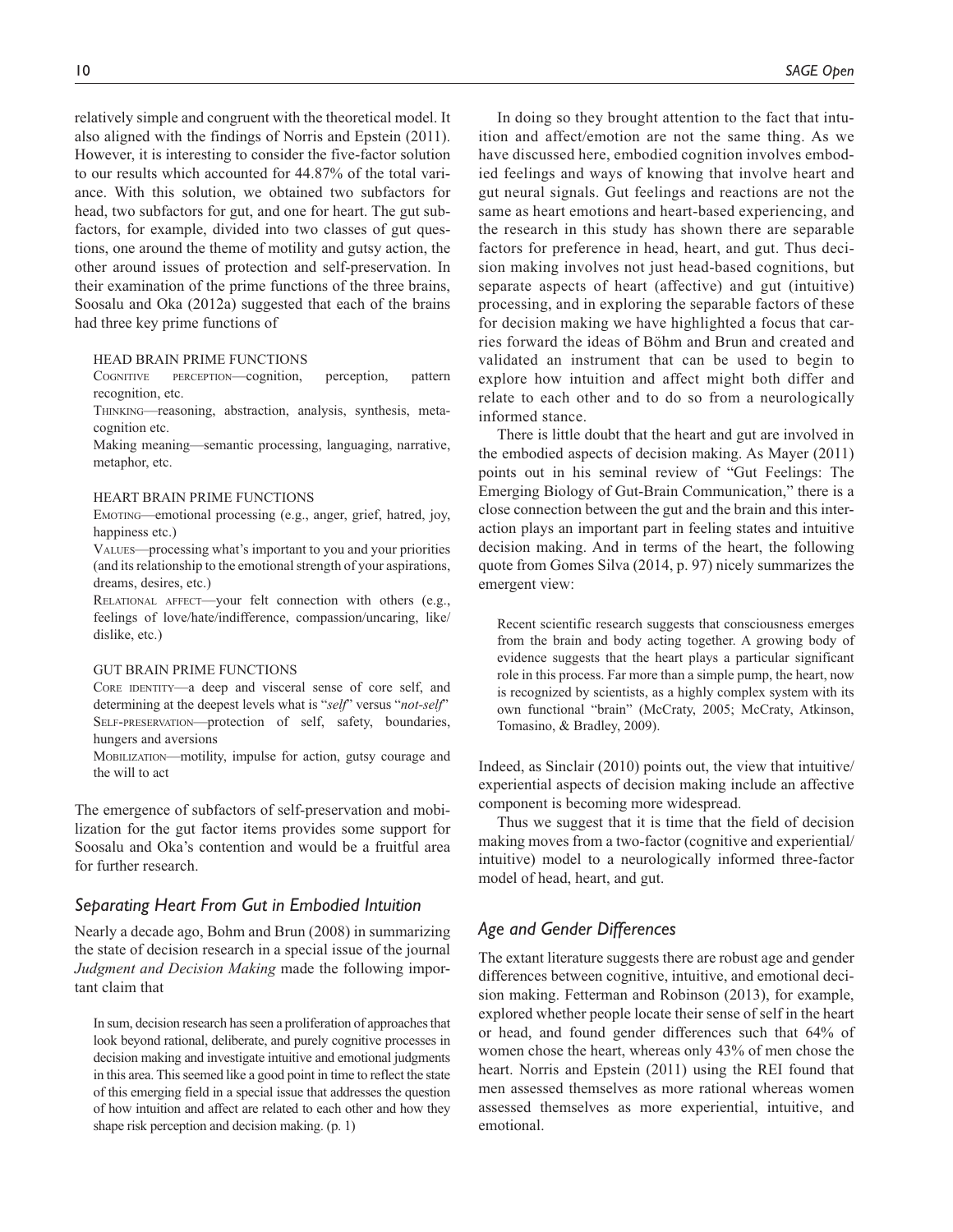Sladek et al. (2010) also found both significant age and gender differences in rational versus experiential (emotional and intuitive) thinking and decision making. Their results suggested that there was a convergence of the rational and experiential systems in adulthood, but they highlighted that the timing may be different for women and men. In later adulthood, the relationship appeared to diverge again. Mikels et al. (2010) examined health decisions in older versus younger adults and demonstrated that younger adults performed better with a focus on information, whereas in a control group older adults performed better in the emotion-focus condition. This is in accord with the work of Satchell, Akehurst, Morris, and Nee (2017) who found that experiential gut instinct about whether a stranger poses a threat is as good when people are 80 as when they are 18. Older people were as good as young adults at knowing intuitively when someone was potentially aggressive.

Finally, according to Sinclair, Ashkanasy, and Chattopadhyay (2010),

female decision makers appear to rely more heavily on intuition because they can access it more easily through their heightened awareness of emotions. Affective orientation mediates the effect of gender on intuition because its activation is much stronger in female decision makers, possibly for neurobiological and social reasons. (p. 393)

In the current study we found that indeed women had higher mean heart scores than men, and men displayed higher mean head scores compared with women. This concords with previous studies on gender differences in decision making and lends additional support. However, there was no significant difference between genders in gut scores. Thus our findings bring a more nuanced insight into how the "experiential" aspect of two-process theories (rational vs. experiential) separates out into heart (emotive) versus gut (intuitive) factors of the three-factor model. It appears from the current study that while women are more likely to prefer heart-based emotional decision making, when it comes to gut-based intuitive focus, they are not necessarily likely to differ from males in this regard. This would be a fruitful area for future studies to examine.

In terms of age differences, the current study found that those in middle age group (41-50 years) had significantly higher head scores than the 51 to 60 age group, but no differences were found across age for heart or gut or head for the other age groups. However, the majority of the cohort in this study were in the middle age range, and only 4% were under 30 years of age and 12% above 60 years, so the paucity of data for these outer age ranges may have influenced the results. While this study was unable to validate previous research findings such as those of Mikels et al. (2010), the present findings do lend tentative support, however, to the findings of Satchell et al. (2017), who found that older adults

were just as good as younger adults at gut-level intuitive decision making.

#### *State and Context*

One of the limitations of the current study is that we did not control for the affective state of the participants. In addition, while we attempted to control for decision-making context by explicitly asking subjects at the top of the questionnaire wording to answer the item questions with respect to decision making, nevertheless we did not contextualize this to specific decision-making domains such as work, finance, family, relationship, and so on. This may be important because there is some evidence that a person's domain-general decision style (intuitive vs. deliberative) does not necessarily generalize across decision domains (Pachura & Spaar, 2015). On the contrary, de Vries, Holland, and Witteman (2008) in examining intuitive versus deliberative decisionstrategy preferences found that decision-style preferences can be strong and enduring across decision-style context. Given the lack of clarity in the literature on the importance of domain and context specificity, this would be a fruitful area for further research using the instrument developed in the current study.

In our test–retest study there were a small number of items that had below typical or optimal results and one statement that had a nonsignificant result. In informal post hoc discussion with a small number of the test–retest subjects, in particular, those whose responses to the lower reliability items appeared to show mistakes in how they answered the negatively worded questions between test and retest, the subjects expressed that as the retest occurred in the week leading up to the Christmas period, they were feeling quite stressed and mood altered and this may have influenced the accuracy of their responses.

There is a growing body of research evidence that suggests that stress and emotional state can impact decision strategy. For example, moderate degrees of positive mood were found to facilitate intuition (Elsbach & Barr, 1999), whereas negative mood appeared to block it (Sinclair, 2010). Mather and Lighthall (2012) explored decisions made under stress and found that subjects processed information differently in this condition. Furman, Waugh, Bhattacharjee, Thompson, and Gotlib (2013) alternately found that depression can impact the ability to use interoceptive feedback to inform decision making, and Avery et al. (2014) found that depression is associated with abnormal interoceptive representation in the insular cortex, the area responsible for representing embodied heart, gut, and autonomic signals. Finally, George and Dane (2016), in a review of the literature, found that both incidental mood and discrete emotion "play a multitude of nuanced roles in decision-making."

Therefore, future studies would benefit from examining and controlling affective state before exploring head, heart,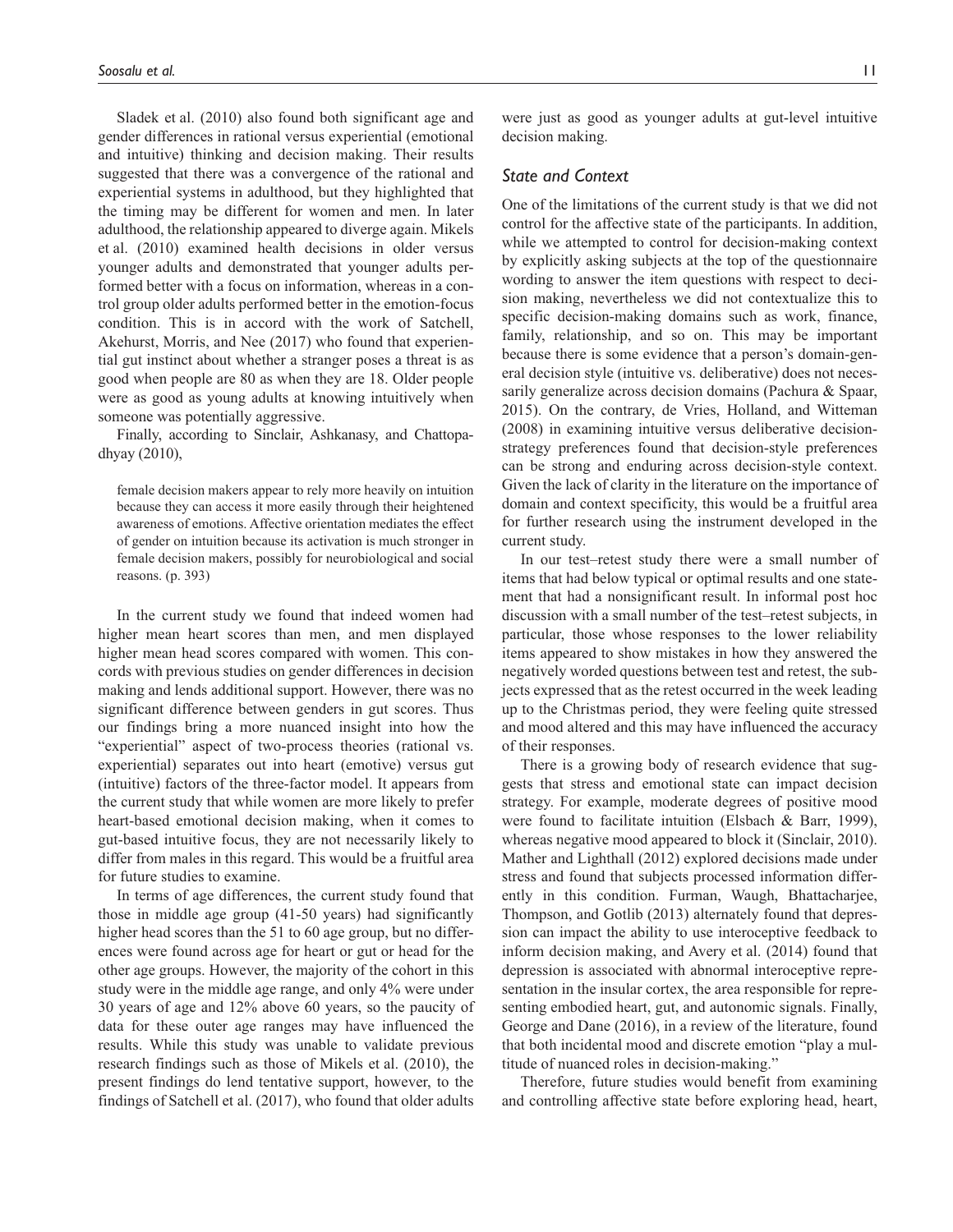and gut decision preferences to see just how much individuals' preferences are influenced by state and context.

#### *Making Wise Leadership Decisions*

In our study we found that 27% of participants scored with head as the highest score, 44% with heart as highest, and 29% with gut as highest, showing that there were more people with a heart or gut (i.e., experiential vs. rational) preference. In contrast, Fetterman and Robinson (2013) explored whether people located their sense of self in the heart or head (forced choice), and found that 52% rated themselves as heart-based and 48% as head-based. It may be that in forcing a choice between head and heart, some of those who were actually gut-based in their preference may have chosen head over heart as their gut-based reaction to this question (as gut and heart are quite different affective domains). If this were true, then our findings would align with those of Fetterman and Robinson.

As indicated above in the section on gender differences, we had a much larger cohort of women than men in our study (60 male, 241 female) and there is evidence to suggest that women are much more emotional and experiential compared with men in their decision styles. This could account for our larger percentage of heart preferrers. In any case, our results showed very small percentages (only 4%) expressed a relatively balanced preference for head, heart, and gut together. Yet there are suggestions from both the leadership decisionmaking literature and psychiatric literature that effective and wise decisions require a balance and use of all three decision styles (Coget, 2011; Coget & Keller, 2010; Dotlich et al., 2006; Fenton-O'Creevy, Soane, Nicholson, & Willman, 2011) or a balance between rational and experiential/intuitive styles (Dane & Pratt, 2007; Freeman, Evans, & Lister, 2012; Hogarth, 2002; Shapiro & Spence, 1997).

Indeed, Zhong (2011) found that a focus on head-based rational, deliberative decision making alone increased unethical behaviors, increased deception, and decreased altruism especially when it overshadowed implicit, intuitive influences on moral judgments and decisions. And this was backed up by the work of Feinberg, Willer, Antonenko, and John (2012) who found that people with a preference for cognitive reappraisal have diminished emotional intensity and make more deliberative moral judgments, leading them to find moral dilemmas less immoral than people with a preference for emotional judgment. Supporting this, Soosalu and Oka (2012a, 2012b) in action research found that wise and effective leadership decision making requires a balanced mix of head, heart, and gut reasoning, appraisal and decision making.

Given the findings in the current study, that only a small percentage of subjects displayed balanced preference for head, heart, and gut decision-strategy, one important application of the MBPQ instrument developed in this study may be to utilize it to coach people to become more balanced in their

## *Conscious Awareness of Strategy*

Research has shown that the majority of people exhibit decision-making bias blindspots and are consciously unaware of their own judgmental biases and preferences (Scopelliti et al., 2015). In addition, people can exhibit low levels of meta-awareness with respect to IA as shown by studies such as those by Azevedo, Agliotti, and Lenggenhager (2016), who found that while subjects had above chance recognition of their own heart cardiodynamics, their metacognitive awareness of interoceptive signals was exceedingly poor. Leach and Weick (2018) also found that people's beliefs in their intuitions were not reflective of actual performance, and Sobyra (2010) in her study of the accuracy of selfreported intuitive and analytic ability reported that selfreported rationality was significantly correlated with cognitive performance, but that participants struggled with accurately reporting their intuitive ability. Finally, Norris and Epstein (2011) examined self versus other ratings of rational versus experiential thinking styles and found that people overestimated their rational thinking and underestimated their experiential thinking, while McNulty, Olson, Metlzer, and Shaffer (2013) found that newlywed's automatic attitudes measured using an associated priming task, and not their conscious ones, predicted changes in marital satisfaction over a 4-year period.

In alignment with this, the current study found that 52% of respondents were not able to accurately predict their head, heart, gut decision-preference. This means that over half of those in our study believe they are using a decision-preference that does not conform with what the instrument found as their likely preference. As discussed above, if it is important for wise decision-making that people utilize all of their conscious and intuitive intelligences (head, heart, and gut) in balance, then it could be important for people to learn what their actual underlying preferences are and learn ways to rebalance their decision-strategies.

Research has shown that people can be trained to shift their decision-strategies and overcome their implicit preferences and biases; however, it takes a combination of awareness, learning, and support (Devine, Forscher, Austin, & Cox, 2012). Also, there is growing evidence that personal beliefs play an important role in emotional processing and may modulate interoception and the perception of emotional cues (Paulus, 2011; Ring, Brener, Knapp, & Mailloux, 2015). Therefore, people's beliefs about the importance of cognition, intuition, or emotion in decision making may setup selffulfilling loops that lead them to value and utilize interoceptive cues over head-based cognitive rational processing or viceversa in their decision-making strategies. Thus coaching and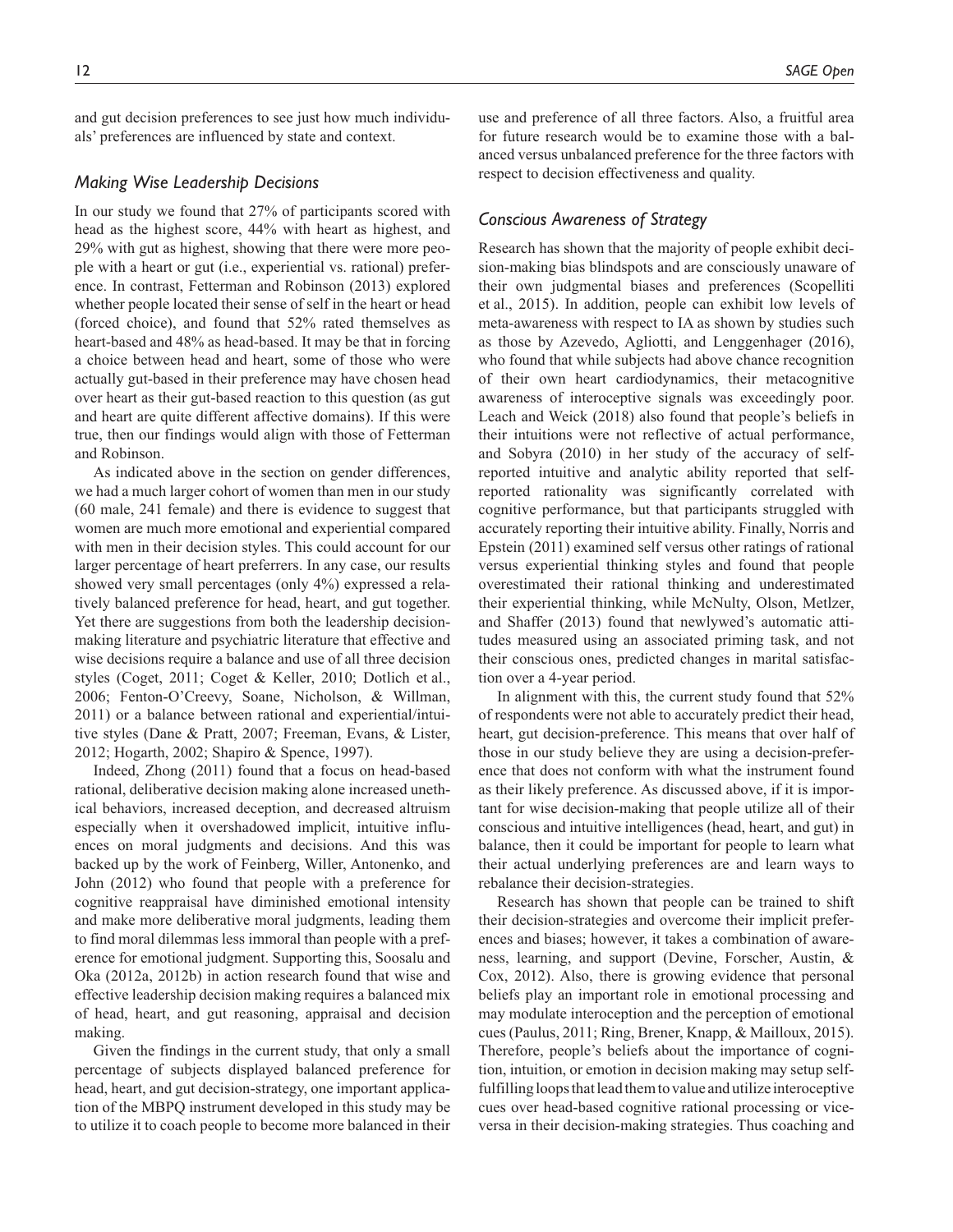training using the current instrument may be a powerful and useful application that can support more accurate awareness of metacognitive processes, a shift in personal beliefs about decision preference and the learning of wiser decision-making strategies.

#### *Conclusion and Summary*

As we have seen in this article, emerging sources of evidence from the fields of neurocardiology and neurogastroenterology are showing that both the heart and gut regions have complex, adaptive and functional neural networks or what the researchers in these fields are calling "brains." There is also a substantive body of work that strongly suggests that cognition and decision making is embodied and involves neuroception and interoception from embodied neural systems. Work on the embodiment of metaphor also supports that people imbue a sense of self in areas such as the head, heart, or gut, and that this focus on these regions influences decision making. In the work presented in the current study, based on the notion that there are three key areas of embodied neural intelligence—head, heart, and gut—we have developed and validated a questionnaire instrument (MBPQ) for examining individual's preferences for head, heart, and gut focus in decision making. It is of course worth reiterating here that the head, heart, and gut are within one complex adaptive human body or system that behaves in response to the integrated decision made. The benefit of specifying the source of the decisionmaking activity to head, heart, or gut enables skilled professionals to work specifically with people to change decision making with even finer distinction: to give an even deeper awareness and understanding of how decisions are being made so that people can reflect on and evaluate that for wisdom and effectiveness, and make specific changes if desired at an individual head, heart, and gut aspects of the whole.

In summary, we'd like to conclude with a wonderful quote from Loewenstein:

With all its cleverness, however, decision theory is somewhat crippled emotionally, and thus detached from the emotional and visceral richness of life.

(George Loewenstein, 1996, p. 289; in Shiv & Fedorikhin, 1999)

And as we have attempted to do in this current research, we hope that by bringing a focus onto the three separable (and neurologically based) aspects of head, heart, and gut in decision making, and providing a psychometrically validated tool for examining these, we can begin, in the field of decision making, to honor the importance of all of the multiple embodied neural components of how humans make wise decisions.

#### **Acknowledgments**

The authors wish to thank Nasrin Parmisian for her early suggestions on the construction of the Questionnaire, and all of the subject matter expert participants for their assistance with the development and validation of the instrument. We also deeply thank all those individuals who participated in this project. Gratitude is also given to Unitec for their support of this research.

#### **Ethical Statement**

This research was conducted in accord with American Psychological Association (APA) ethical principles and was approved by the Unitec Research Ethics Committee (UREC)—Ethics application number: 2013-1073.

## **Declaration of Conflicting Interests**

The author(s) declared no potential conflicts of interest with respect to the research, authorship, and/or publication of this article.

#### **Funding**

The author(s) received no financial support for the research, authorship, and/or publication of this article.

#### **References**

- Adam, H., Obodaru, O., & Galinsky, A. (2015). Who you are is where you are: Antecedents and consequences of locating the self in the brain or the heart. *Organizational Behavior and Human Decision Processes*, *128*, 74-83.
- Appelt, K., Milch, K., Handgraaf, M., & Weber, E. (2011). The Decision Making Individual Differences Inventory and guidelines for the study of individual differences in judgment and decision-making research. *Judgment and Decision Making*, *6*, 252-262.
- Ardell, J. (2004). Intrathoracic neuronal regulation of cardiac function. In J. A. Armour & J. L. Ardell (Eds.), *Basic and clinical neurocardiology* (pp. 118-152). New York, NY: Oxford University Press.
- Armour, J. (1991). Anatomy and function of the intrathoracic neurons regulating the mammalian heart. In I. H. Zucker & J. P. Gilmore (Eds.), *Reflex control of the circulation* (pp. 1-37). Boca Raton, FL: CRC Press.
- Armour, J. (2004). Cardiac neuronal hierarchy in health and disease. *American Journal of Physiology, Regulatory, Integrative and Comparative Physiology*, *287*, R262-R271.
- Armour, J. (2007). The little brain on the heart. *Cleveland Clinic Journal of Medicine*, *74*, S48-S51.
- Avery, J., Drevets, W., Moseman, S., Bodurka, J., Barcalow, J., & Simmons, W. (2014). Major depressive disorder is associated with abnormal interoceptive activity and functional connectivity in the insula. *Biological Psychiatry*, *76*, 258-266.
- Azevedo, R., Agliotti, S., & Lenggenhager, B. (2016). Participants' above-chance recognition of own-heart sound combined with poor metacognitive awareness suggests implicit knowledge of own heart cardiodynamics. *Scientific Reports*, *6*, Article 26545.
- Barholomew, D., Steele, F., Galbraith, J., & Moustaki, I. (2008). *Analysis of multivariate social science data: Statistics in the*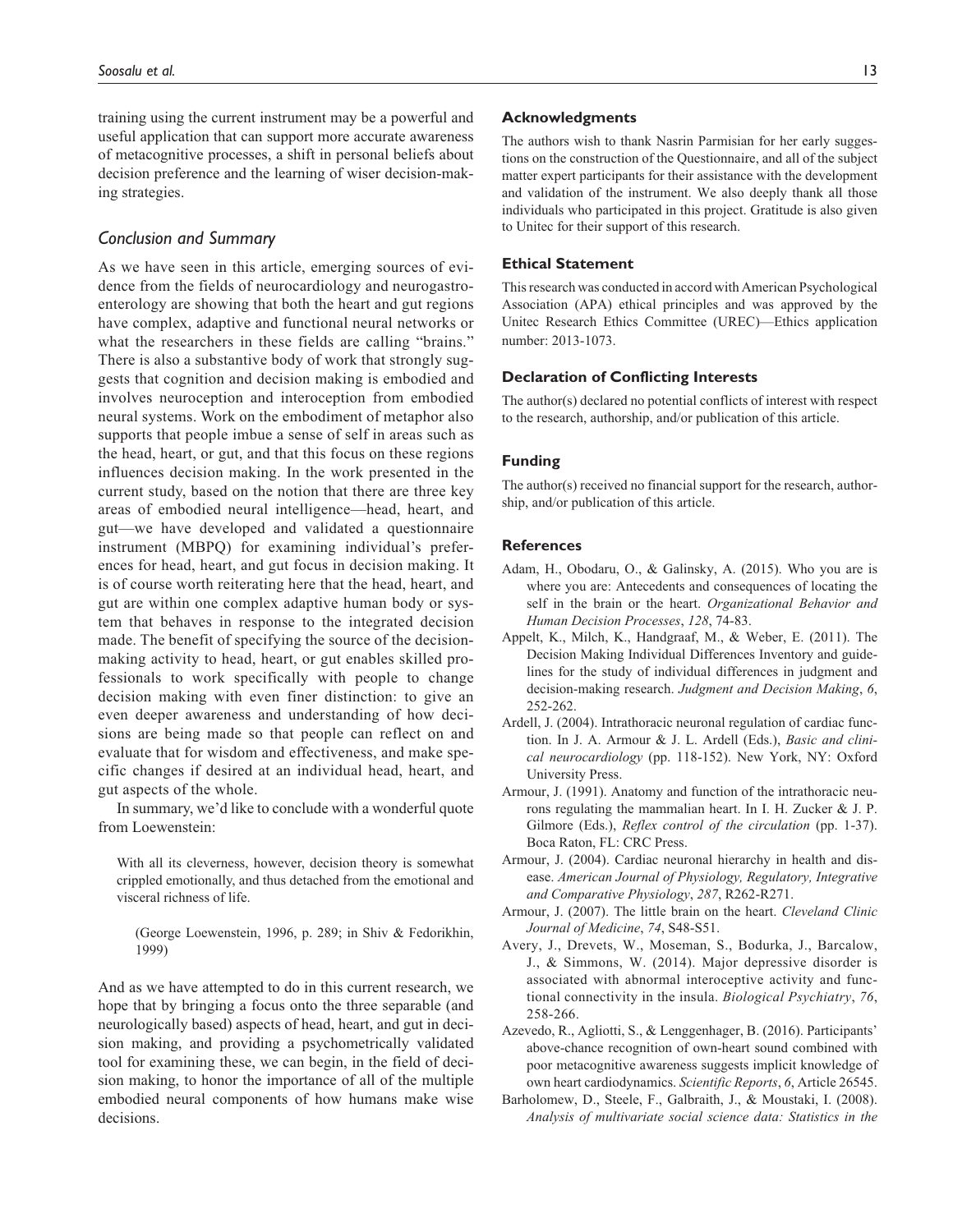*social and behavioral sciences series* (Vol., 2nd ed.). Oxford, UK: Taylor & Francis.

- Barrett, L., & Bar, M. (2009). See it with feeling: Affective predictions during object perception. *Philosophical transactions of the Royal Society of London, Series B: Biological Sciences*, *364*, 1325-1334.
- Bechara, A., & Damasio, A. (2005). The somatic marker hypothesis: A neural theory of economic decision. *Games and Economic Behavior*, *52*, 336-372.
- Bechara, A., Damasio, H., Tranel, D., & Damasio, A. R. (1997). Deciding advantageously before knowing the advantageous strategy. *Science*, *275*, 1293-1295.
- Berntson, G., Sarter, M., & Cacioppo, J. (2003). Ascending visceral regulation of cortical affective information processing. *European Journal of Neuroscience*, *18*, 2103-2109.
- Betsch, C. (2004). Präferenz für Intuition und Deliberation. Inventar zur Erfassung von affekt- und kognitionsbasiertem Entscheiden [Preference for Intuition and Deliberation (PID): An inventory for assessing affect- and cognition-based decision-making]. *Zeitschrift fur Differentielle and Diagnostische Psychologie*, *25*, 179-197.
- Betsch, C. (2008). Chronic preferences for intuition and deliberation. In H. Plessner, B. Betsch, & T. Betsch (Eds.), *Decision making in intuition in judgment and decision making* (pp. 231-248). Mahwah, NJ: Lawrence Erlbaum.
- Bishopric, N. (2005). Evolution of the heart from bacteria to man. *Annals of the New York Academy of Sciences*, *1047*, 13-29.
- Bohm, G., & Brun, W. (2008). Intuition and affect in risk perception and decision making. *Judgment and Decision Making*, *3*, 1-4.
- Brack, A. (2011). *Intuitive intelligence: Accessing the wisdom of head, heart and hara. Review of the intuitive intelligence framework and key practices*. Integral Sustainability Center. Retrieved from [http://iah.commonweal.org/wp-content/](http://iah.commonweal.org/wp-content/uploads/sites/2/2012/08/Brack_2011_Accessing_Intuitive_Intelligence_20120223.pdf) [uploads/sites/2/2012/08/Brack\\_2011\\_Accessing\\_Intuitive\\_](http://iah.commonweal.org/wp-content/uploads/sites/2/2012/08/Brack_2011_Accessing_Intuitive_Intelligence_20120223.pdf) [Intelligence\\_20120223.pdf](http://iah.commonweal.org/wp-content/uploads/sites/2/2012/08/Brack_2011_Accessing_Intuitive_Intelligence_20120223.pdf)
- Brack, K. (2014). The heart's "little brain" controlling cardiac function in the rabbit. *Experimental Physiology*, *100*, 348-353. doi:10.1113/expphysiol.2014.080168
- Burke, L., & Miller, M. (1999). Taking the mystery out of intuitive decision making. *Academy of Management Perspectives*, *13*, 91-99.
- Burr, C. (2017). Embodied decisions and the predictive Brain. In T. Metzinger & W. Wiese (Eds.), *Philosophy and predictive processing* (p. 7). Frankfurt am Main, Germany: MIND Group. doi:10.15502/9783958573086
- Cisek, P., & Pastor-Bernier, A. (2014). On the challenges and mechanisms of embodied decisions. *Philosophical transactions of the Royal Society of London, Series B: Biological Sciences*, *369*, 1655.
- Coget, J. (2011). *The critical decisions vortex—Interplay of intuition, reason and emotion: Comparison of three dynamic industries*. Northampton, MA: Edward Elgar.
- Coget, J., & Keller, E. (2010). The critical decision vortex: Lessons from the emergency room. *Journal of Management Enquiry*, *19*, 56-67.
- Cognigni, P., Bailey, A., & Miguel-Aliaga, I. (2011). Enteric neurons and systemic signals couple nutritional and reproductive status with intestinal homeostasis. *Cell Metabolism*, *13*, 92-104.
- Craig, A. (2002). How do you feel? Interoception: The sense of the physiological condition of the body. *Nature Reviews Neuroscience*, *3*, 655-666.
- Craig, A. (2009). How do you feel—Now? The anterior insula and human awareness. *Nature Reviews Neuroscience*, *10*, 59-70.
- Craig, A. (2014). *How do you feel? An interoceptive moment with your neurobiological self*. Princeton, NJ: Princeton University Press.
- Critchley, H. (2009). Psychophysiology of neural, cognitive and affective integration: fMRI and autonomic indicants. *International Journal of Psychophysiology*, *73*, 88-94.
- Critchley, H. (2015). *Interoception, emotion and self: How the heart gates feelings and perceptions*. Retrieved from [http://](http://www.rotman.uwo.ca/events-2/hugo-critchley-interocpetion-emotion-and-self/) [www.rotman.uwo.ca/events-2/hugo-critchley-interocpetion](http://www.rotman.uwo.ca/events-2/hugo-critchley-interocpetion-emotion-and-self/)[emotion-and-self/](http://www.rotman.uwo.ca/events-2/hugo-critchley-interocpetion-emotion-and-self/)
- Critchley, H., & Harrison, N. (2013). Visceral influences on brain and behavior. *Neuron*, *77*, 624-638.
- Critchley, H., Wiens, S., Rotshtein, P., Ohman, A., & Dolan, R. (2004). Neural systems supporting interoceptive awareness. *Nature Neuroscience*, *72*, 189-195.
- Damasio, A. (1994). *Descartes' error: Emotion, reason, and the human brain*. New York, NY: Putnam.
- Damasio, A. (1999). *The feeling of what happens: Body and emotion in the making of consciousness*. New York, NY: Harcourt Brace.
- Damasio, A., Tranel, D., & Damasio, H. (1991). Somatic markers and the guidance of behavior: Theory and preliminary testing. In H. S. Levin, H. M. Eisenberg, & A. L. Benton (Eds.), *Frontal lobe function and dysfunction* (pp. 217-229). New York,, NY: Oxford University Press.
- Dane, E., & Pratt, M. (2007). Exploring intuition and its role in managerial decision making. *Academy of Management Review*, *32*, 33-54.
- Devine, P., Forscher, P., Austin, A., & Cox, W. (2012). Long-term reduction in implicit race bias: A prejudice habit-breaking intervention. *Journal of Experimental Social Psychology*, *48*, 1267-1278.
- DeVon, H., Block, M., Moyle-Wright, P., Ernst, D., Hayden, S., & Lazzara, D. (2007). A psychometric toolbox for testing validity and reliability. *Journal of Nursing Scholarship*, *39*, 155-164.
- de Vries, M., Holland, R., & Witteman, C. (2008). Fitting decisions: Mood and intuitive versus deliberative decision strategies. *Cognition and Emotion*, *22*, 931-943.
- Dotlich, D., Cairo, P., & Rhinesmith, S. (2006). *Head, heart & guts—How the world's best companies develop complete leaders*. Hoboken, NJ: John Wiley.
- Dunn, B., Galton, H., Morgan, R., Evans, D., Oliver, C., Meyer, M., . . . Dalgleish, T. (2010). Listening to your heart: How interoception shapes emotion experience and intuitive decision making. *Psychological Science*, *21*, 1835-1844.
- Elsbach, K., & Barr, P. (1999). The effects of mood on individual's use of structured decision protocols. *Organization Science*, *10*, 181-198.
- Epstein, S. (1990). Cognitive-experiential self-theory. In L. A. Pervin (Ed.), *Handbook of personality: Theory and research* (pp. 165-192). New York, NY: Guilford Press.
- Epstein, S., Pacini, R., Denes-Raj, V., & Heier, H. (1996). Individual differences in intuitive-experiential and analytical-rational thinking styles. *Journal of Personality and Social Psychology*, *71*, 390-405.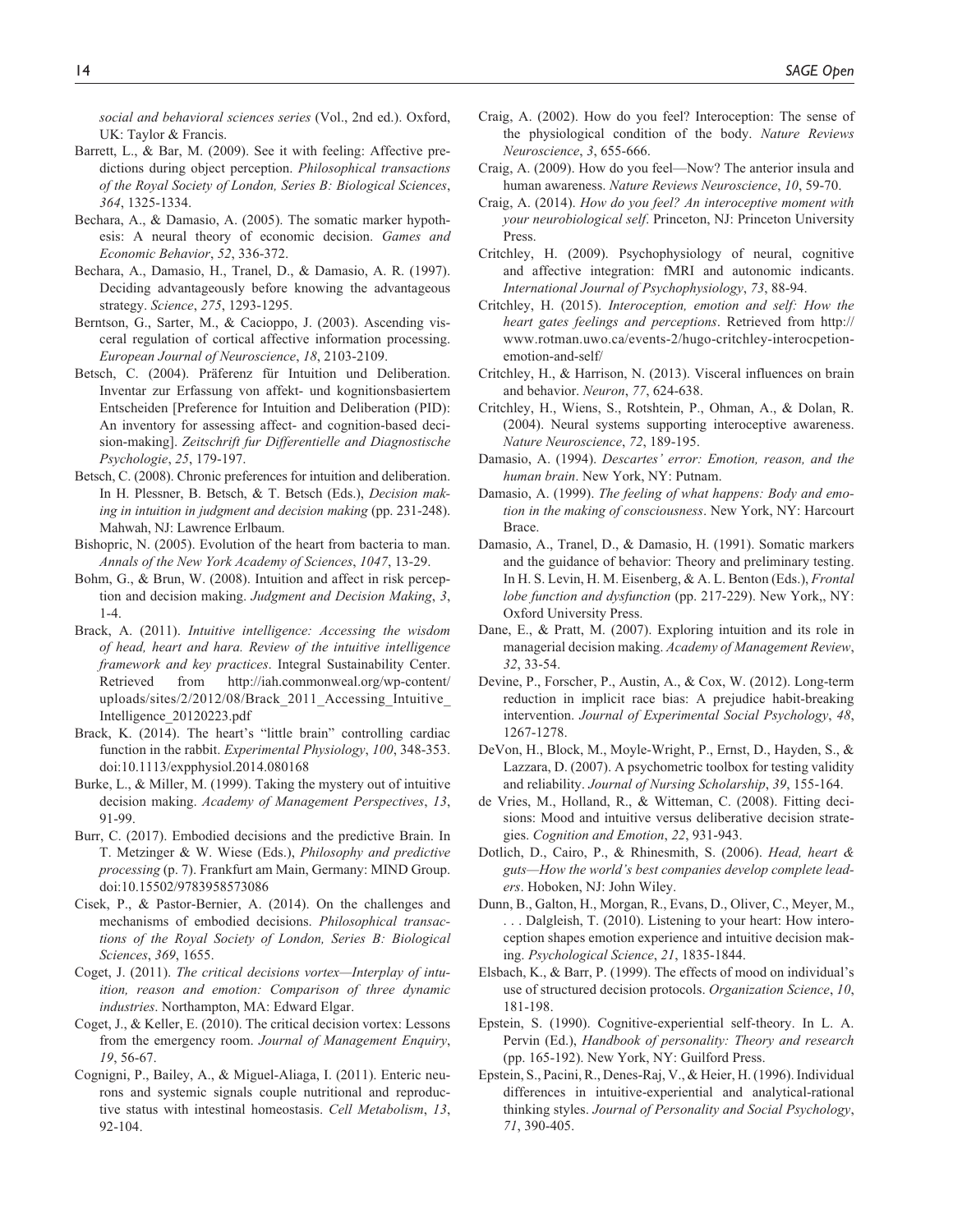- Evans, J., & Stanovich, K. (2013). Dual-process theories of higher cognition advancing the debate. *Perspectives on Psychological Science*, *8*, 223-241.
- Feinberg, M., Willer, R., Antonenko, O., & John, O. (2012). Liberating reason from the passions: Overriding intuitionist moral judgments through emotion reappraisal. *Psychological Science*, *23*, 788-795.
- Fenton-O'Creevy, M., Soane, E., Nicholson, N., & Willman, P. (2011). Thinking, feeling and deciding: The influence of emotions on the decision making and performance of traders. *Journal of Organizational Behavior*, *32*, 1044-1061.
- Fetterman, A., & Robinson, M. (2013). Do you use your head of follow your heart? Self location predicts personality, emotion, decision making and performance. *Journal of Personality and Social Psychology*, *105*, 316-334.
- Field, A. (2013). *Discovering statistics using IBM SPSS statistics*. London, England: Sage.
- Freeman, D., Evans, N., & Lister, R. (2012). Gut feelings, deliberative thought, and paranoid ideation: A study of experiential and rational reasoning. *Psychiatry Research*, *197*, 119-122.
- Furman, D., Waugh, C., Bhattacharjee, K., Thompson, R., & Gotlib, I. (2013). Interoceptive awareness, positive affect and decision making in major depressive disorder. *Journal of Affective Disorders*, *151*, 780-785.
- Genovese, M. (2016). *The leadership toolkit, in becoming a better leader: Applying key strategies*. Abingdon, UK: Routledge.
- George, J., & Dane, E. (2016). Affect, emotion, and decision making. *Organizational Behavior and Human Decision Processes*, *136*, 47-55.
- Gershon, M. (1999). *The second brain—A groundbreaking new understanding of nervous disorders of the stomach and intestine*. New York, NY: Harper Perennial.
- Gigerenzer, G., & Gaissmaier, W. (2011). Heuristic decision making. *Annual Review of Psychology*, *62*, 451-482.
- Goldsteon, A., Hofstra, R., & Burns, A. (2013). Building a brain in the gut: Development of the enteric nervous system. *Clinical Genetics*, *83*, 307-316.
- Gomes Silva, S. (2014). *Engaging touch and movement in somatic experiencing trauma resolution approach*. Retrieved from [https://](https://traumahealing.org/wp-content/uploads/2016/04/engaging-touch-and-movement-in-se-trama-resolution-approach-dissertation-bySoniaGomes-2014.pdf) [traumahealing.org/wp-content/uploads/2016/04/engaging-touch](https://traumahealing.org/wp-content/uploads/2016/04/engaging-touch-and-movement-in-se-trama-resolution-approach-dissertation-bySoniaGomes-2014.pdf)[and-movement-in-se-trama-resolution-approach-dissertation](https://traumahealing.org/wp-content/uploads/2016/04/engaging-touch-and-movement-in-se-trama-resolution-approach-dissertation-bySoniaGomes-2014.pdf)[bySoniaGomes-2014.pdf](https://traumahealing.org/wp-content/uploads/2016/04/engaging-touch-and-movement-in-se-trama-resolution-approach-dissertation-bySoniaGomes-2014.pdf)
- Gutnik, L., Forogh Hakimzada, A., Yoskowitz, N., & Patel, V. (2006). The role of emotion in decision-making: A cognitive neuroeconomic approach towards understanding sexual risk behavior. *Journal of Biomedical Informatics*, *39*, 720-736.
- Hams, S. (2000). A gut feeling? Intuition and critical care nursing. *Intensive and Critical Care Nursing*, *16*, 310-318.
- Haselton, M., & Ketelaar, T. (2006). Irrational emotions or emotional wisdom? In J. P. Forgas (Ed.), *Affect in social thinking and behavior* (pp. 21-39). New York, NY: Psychology Press.
- Heifetz, R., & Linsky, M. (2004). When leadership spells danger. *Educational Leadership*, *61*(7), 33-38.
- Herbert, B., & Pollatos, O. (2012). The body in the mind: On the relationship between interoception and embodiment. *Topics of Cognitive Science*, *4*, 692-704.
- Hogarth, R. (2002, October). *Deciding analytically or trusting your intuition? The advantages and disadvantages of analytic and*

*intuitive thought* (UPF Economics and Business Working Paper No. 654). Retrieved from <https://ssrn.com/abstract=394920>

- Holzer, P. (2017). Interoception and gut feelings: Unconscious body signals' impact on brain function, behavior and belief processes. In H. F. Angel, L. Oviedo, R. F. Paloutzian, A. Runehov, & R. J. Seitz (Eds.), *Process of believing: The acquisition, maintenance, and change in creditions* (pp. 435-442). Basel, Switzerland: Springer.
- Holzer, P., Schicho, R., Holzer-Petsche, U., & Lippe, I. (2001). The gut as a neurological organ. *Wiener klinische Wochenschrift*, *113*, 647-660.
- Kahneman, D. (2011). *Thinking, fast and slow*. New York, NY: Farrar, Straus and Giroux.
- Kaiser, H. (1974). An index for factorial simplicity. *Psychometrika*, *39*, 31-36.
- Katkin, E. (1985). Blood, sweat, and tears: Individual differences in autonomic self-perception. *Psychophysiology*, *22*, 125-137.
- Katkin, E., Wiens, S., & Ohman, A. (2001). Nonconscious fear conditioning, visceral perception, and the development of gut feelings. *Psychological Science*, *12*, 366-370.
- Ketelaar, T. (2004). Ancestral emotions, current decisions: Using evolutionary game theory to explore the role of emotions in decision-making. In C. Crawford & C. Salmon (Eds.), *Darwinism, public policy and private decisions* (pp. 145-168). Mahwah, NJ: Lawrence Erlbaum.
- Klarer, M., Arnold, M., Gunther, L., Winter, C., Langhans, W., & Meyer, U. (2014). Gut vagal afferents differentially modulate innate anxiety and learned fear. *Journal of Neuroscience*, *34*, 7067-7076.
- Kukanova, B., & Mravec, B. (2006). Complex intracardiac nervous system. *Bratislavske Lekarske Listy*, *107*, 45-51.
- Leach, S., & Weick, M. (2018). Can people judge the veracity of their intuitions? *Social Psychological and Personality Science*, *9*, 40-49. doi:10.1177/1948550617706732
- Lepora, N., & Pezzulo, G. (2015). Embodied choice: How action influences perceptual decision making. *PLoS Computational Biology*, *11*(4), e1004110. doi:10.1371/journal.pcbi.1004110
- Lerner, J., Li, Y., Valdesolo, P., & Kassam, K. (2015). Emotion and decision making. *Annual Review of Psychology*, *66*, 33.1-33.25.
- Loewenstein, G. (1996). Out of control: Visceral influences on behavior. *Organizational Behavior and Human Decision Processes*, *65*, 272-292.
- Lynn, M. (1996). Determination and quantification of content validity. *Nursing Research*, *35*, 382-385.
- MacCallum, R., Wideman, K., Zhang, S., & Hong, S. (1999). Sample size in factor analysis. *Psychological Methods*, *4*, 84-89.
- Markic, O. (2009). Rationality and emotions in decision making. *Interdisciplinary Description of Complex Systems*, *7*, 54-64.
- Mather, M., & Lighthall, N. (2012). Both risk and reward are processed differently in decisions made under stress. *Current Directions in Psychological Science*, *21*, 36-41.
- Mayer, E. (2011). Gut feelings: The emerging biology of gut-brain communication. *Nature Reviews Neuroscience*, *12*, 453-466.
- McCraty, R. (2005). Enhancing emotional, social and academic learning with heart rhythm coherence feedback. *Biofeedback*, *33*, 130-134.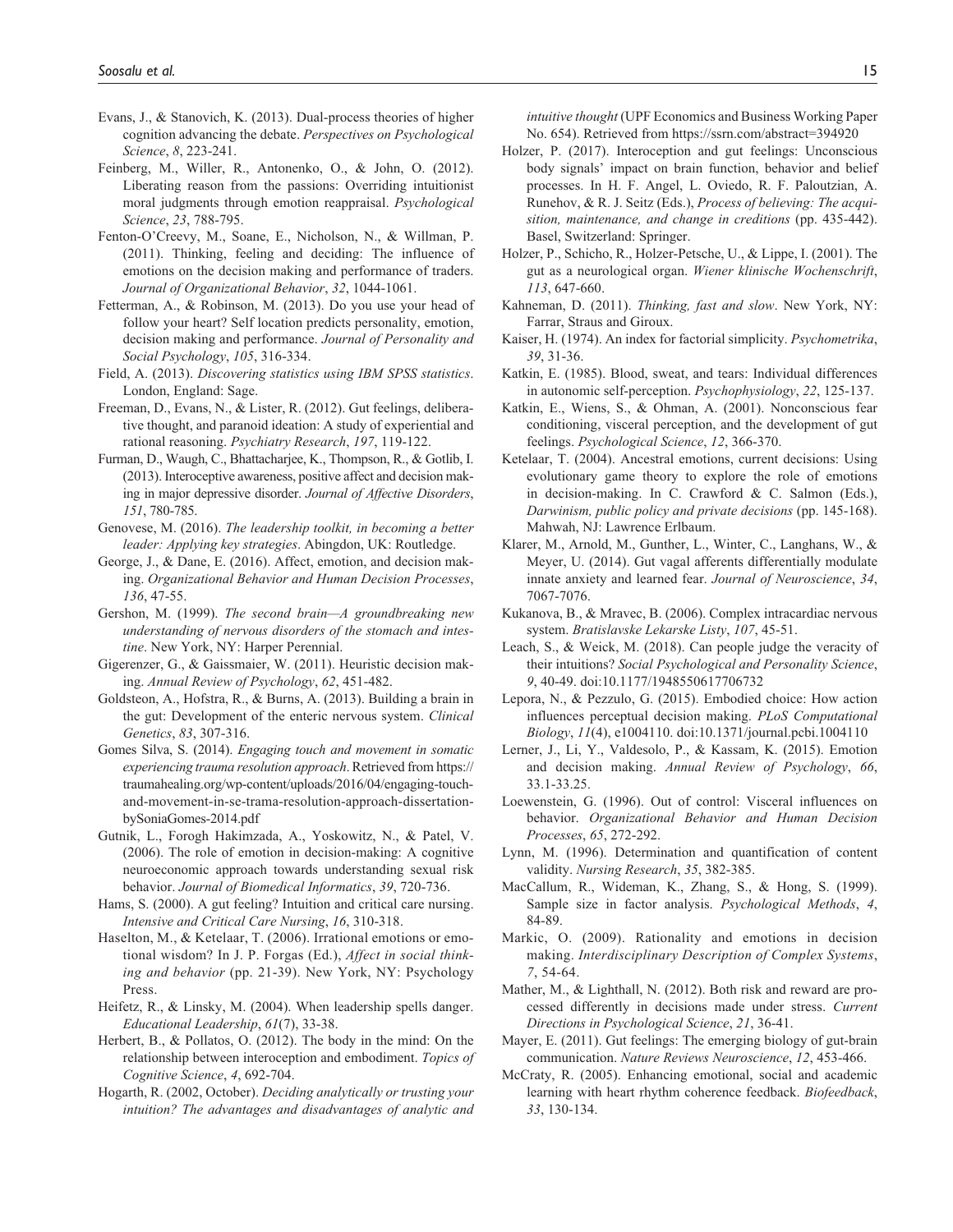- McCraty, R., Atkinson, M., Tomasino, D., & Bradley, R. (2009). The coherent heart: Heart–brain interactions, psychophysiological coherence, and the emergence of system-wide order. *Integral Review*, *5*(2). Retrieved from [https://www.heart](https://www.heartmath.org/assets/uploads/2016/04/coherent-heart-integral-review-2009.pdf)[math.org/assets/uploads/2016/04/coherent-heart-integral](https://www.heartmath.org/assets/uploads/2016/04/coherent-heart-integral-review-2009.pdf)[review-2009.pdf](https://www.heartmath.org/assets/uploads/2016/04/coherent-heart-integral-review-2009.pdf)
- McNulty, J., Olson, M., Meltzer, A., & Shaffer, M. (2013). Though they may be unaware, newlyweds implicitly know whether their marriage will be satisfying. *Science*, *342*, 1119-1120.
- Meyer, U. (2014, June 11). *That "gut feeling" explained*. Retrieved from [https://www.labnews.co.uk/news/that-gut-feeling](https://www.labnews.co.uk/news/that-gut-feeling-explained-11-06-2014/)[explained-11-06-2014/](https://www.labnews.co.uk/news/that-gut-feeling-explained-11-06-2014/)
- Mikels, J., Lockenhoff, C., Maglio, S., Goldtsein, M., Garber, A., & Castensen, L. (2010). Following your heart or your head: Focusing on emotions versus information differentially influences the decisions of younger and older adults. *Journal of Experimental Psychology: Applied*, *16*, 87-95.
- Mosley, M. (2012, July 11). *The second brain in our stomachs*. Retrieved from <http://www.bbc.com/news/health-18779997>
- Norris, P., & Epstein, S. (2011). An experiential thinking style: Its facets and relations with objective and subjective criterion measures. *Journal of Personality*, *79*, 1044-1080.
- Pachura, T., & Spaar, M. (2015). Domain-specific preferences for intuition and deliberation in decision making. *Journal of Applied Research in Memory and Cognition*, *4*, 303-311.
- Park, G., & Thayer, J. (2014). From the heart to the mind: Cardiac vagal tone modulates top-down and bottom-up visual perception and attention to emotional stimuli. *Frontiers in Psychology*, *5*, 278.
- Parsian, N., & Dunning, T. (2009). Developing and validating a questionnaire to measure spirituality: A psychometric process. *Global Journal of Health Science*, *1*, 2-11.
- Paulus, M. (2011). *Anxiety as a gut feeling: Understanding interoception* (Presentation of the April 2011 Warren Neuroscience Frontiers in Neuroscience Lecture). Retrieved from [https://](https://brainposts.blogspot.com.au/2011/04/anxiety-as-gut-feeling-understanding.html) [brainposts.blogspot.com.au/2011/04/anxiety-as-gut-feeling](https://brainposts.blogspot.com.au/2011/04/anxiety-as-gut-feeling-understanding.html)[understanding.html](https://brainposts.blogspot.com.au/2011/04/anxiety-as-gut-feeling-understanding.html)
- Pollatos, O. (2015). The role of the body from the inside for embodied cognition. In *Perceptual and emotional embodiment: Foundations of embodied cognition*. Abingdon, UK: Routledge.
- Pollatos, O., Herbert, B., Matthias, E., & Schandry, R. (2007). Heart rate response after emotional picture presentation is modulated by interoceptive awareness. *International Journal of Psychophysiology*, *63*, 117-124.
- Pollatos, O., Kirsch, W., & Schandry, R. (2005). On the relationship between interoceptive awareness, emotional experience, and brain processes. *Brain Research. Cognitive Brain Research*, *25*, 948-962.
- Porges, S. (2001). The polyvagal theory: Phylogenetic substrates of a social nervous system. *International Journal of Psychophysiology*, *42*, 123-146.
- Porges, S. (2011). *The polyvagal theory: Neurophysiological foundations of emotions, attachment, communication, and selfregulation*. New York, NY: W.W. Norton.
- Randall, C., Wurster, R., Randall, D., & Xi-Moy, S. (1996). From cardioaccelerator and inhibitory nerves to a "heart brain": An evolution of concepts. In J. T. Shepherd & Stephen F. Vatner (Ed.), *Nervous control of the heart* (pp. 173-199). Reading, UK: Harwood.
- Randall, D. (2000). Towards an understanding of the function of the intrinsic cardiac ganglia. *Journal of Physiology*, *528*, 406.
- Riezzo, G., Porcelli, P., Guerra, V., & Giorgio, I. (1996). Effects of different psychophysiological stressors on the cutaneous electrogastrogram in healthy subjects. *Archives of Physiology and Biochemistry*, *104*, 282-286.
- Ring, C., Brener, J., Knapp, K., & Mailloux, J. (2015). Effects of heartbeat feedback on beliefs about heart rate and heartbeat counting: A cautionary tale about interoceptive awareness. *Biological Psychology*, *104*, 193-198.
- Robinson, B. (1907). *The abdominal and pelvic brain with automatic visceral ganglia*. Chicago, IL: Franz Betz Hammond Ind.
- Rungtusanatham, M. (1998). Let's not overlook content validity. *Decision Line*, *29*, 10-13.
- Sadler, T., & Zeidler, D. (2005). Patterns of informal reasoning in the context of socioscientific decision-making. *Journal of Research in Science Teaching*, *42*, 112-138.
- Sadler-Smith, E. (2016). "What happens when you intuit?" Understanding human resource practitioners' subjective experience of intuition through a novel linguistic method. *Human Relations*, *69*, 1069-1093.
- Satchell, L., Akehurst, L., Morris, P., & Nee, C. (2017). Staying streetwise: Accurate judgments of approaching aggression in older age. *Europe's Journal of Psychology*, *14*, 44-53.
- Schwarz, N. (2000). Emotion, cognition and decision making. *Cognition and Emotion*, *14*, 433-440.
- Scopelliti, I., Morewedge, C., McCormick, E., Min, H., Lebrecht, S., & Kassam, K. (2015). Bias blind spot: Structure, measurement, and consequences. *Management Science*, *61*, 2468-2486.
- Shapiro, S., & Spence, M. (1997). Managerial intuition: A conceptual and operational framework. *Business Horizons*, *40*, 63-68.
- Shiloh, S., Salton, E., & Sharabi, D. (2002). Individual differences in rational and intuitive thinking styles as predictors of heuristic responses and framing effects. *Personality and Individual Differences*, *32*, 415-429.
- Shiv, B., & Fedorikhin, A. (1999). Heart and mind in conflict: The interplay of affect and cognition in consumer decision making. *The Journal of Consumer Research*, *26*, 278-292.
- Sinclair, M. (2010). Misconceptions about intuition. *Psychological Inquiry*, *21*, 378-386.
- Sinclair, M. (2014). *Handbook of research methods in intuition*. London, England: Edward Elgar.
- Sinclair, M., Ashkanasy, N., & Chattopadhyay, P. (2010). Affective antecedents of intuitive decision making. *Journal of Management & Organization*, *16*, 382-398.
- Sladek, R., Bond, M., & Phillips, P. (2010). Age and gender differences in preferences for rational and experiential thinking. *Personality and Individual Differences*, *49*, 907-911.
- Sobyra, J. (2010). *The Accuracy of Self-Reported Intuitive and Analytical Ability* (Honors projects, Paper 140). Retrieved from [http://digitalcommons.iwu.edu/psych\\_honproj/140](http://digitalcommons.iwu.edu/psych_honproj/140)
- Soosalu, G., & Oka, M. (2012a). *mBIT and leadership*. Retrieved from<http://www.mbraining.com/mbit-and-leadership>
- Soosalu, G., & Oka, M. (2012b). *mBraining: Using your multiple brains to do cool stuff*. Loch Sport, Victoria, Australia: TimeBinding Publications.
- Stephan, E., Pardo, J., Faris, P., Hartman, B., Kim, S., Ivanov, E., . . . Goodale, R. (2003). Functional neuroimaging of gastric distention. *Journal of Gastrointestinal Surgery*, *7*, 740-749.